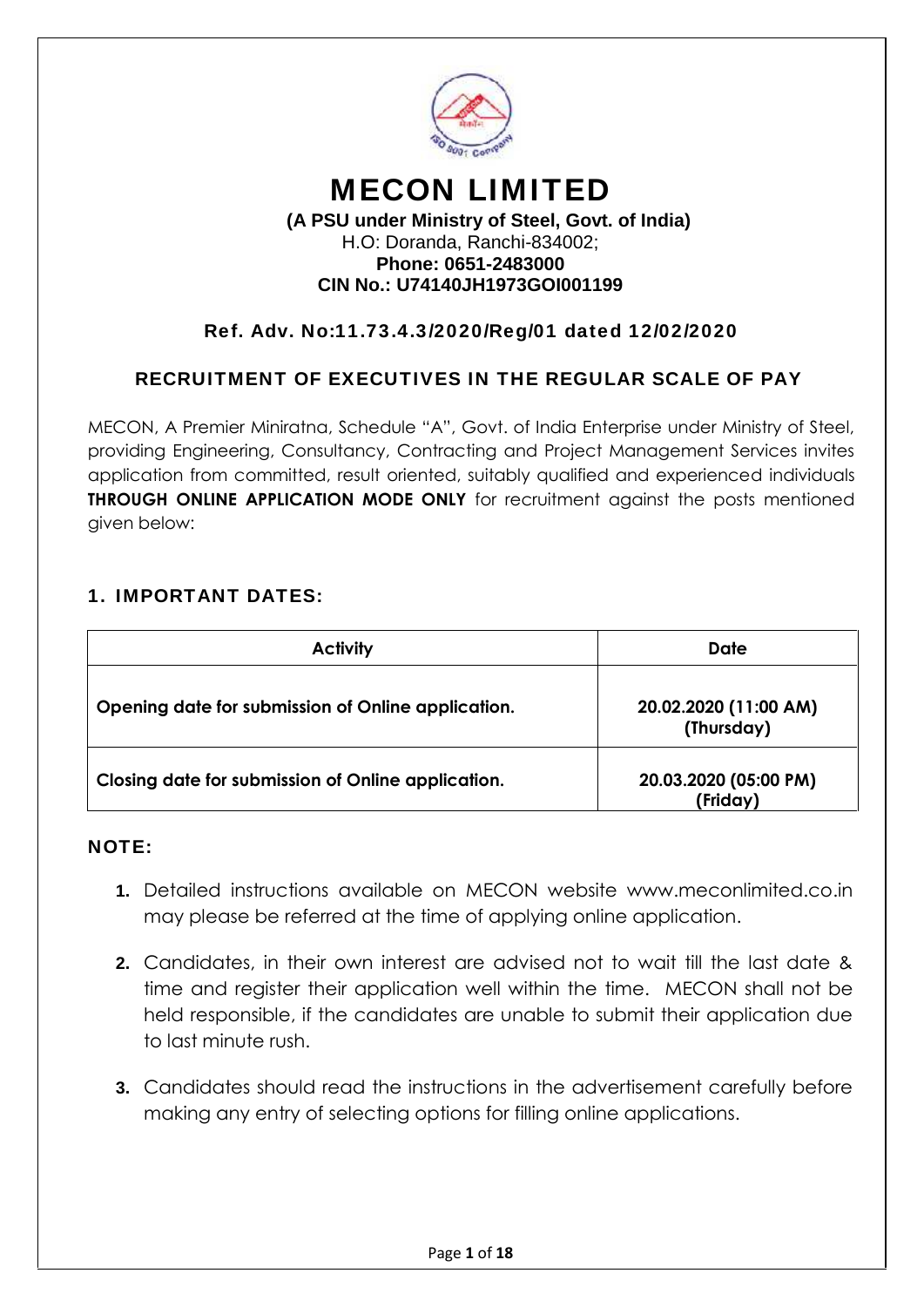# **2. VACANCY:**

| Post<br>code | Area / Discipline          | Name of the post                       | Grade   | No.of<br>Post | <b>Reserved for</b> | PwD                      |
|--------------|----------------------------|----------------------------------------|---------|---------------|---------------------|--------------------------|
| 01           | Management                 | Assistant Manager<br>(Cost Estimation) |         | 02            | 1-OBC, 1-SC         | $1-OH(OA)$               |
| 02           | <b>Advisory Services</b>   | Assistant Manager<br>(Market Research) |         | 02            | $1$ -UR, $1$ -SC    |                          |
| 03           | <b>1&amp;PC</b>            | Assistant Manager<br>(Instrumentation) | $E-1$   | 02            | $1$ -UR, $1$ -ST    |                          |
| 04           | Rajbhasha                  | Assistant Manager<br>(Rajbhasha)       |         | 01            | <b>UR</b>           |                          |
| 05           |                            | Deputy Manager<br>(Geology)            |         | 01            | SC                  |                          |
| 06           | <b>GMMB</b>                | Deputy Manager<br>(Mining)             |         | 02            | $1$ -UR, $1$ -ST    |                          |
| 07           |                            | Deputy Manager<br>(Mineral)            |         | 01            | EWS                 |                          |
| 08           | Contracts                  | Deputy Manager<br>(Contracts)          |         | 02            | $1$ -UR, $1$ -SC    | $1$ -OH $(OL)$           |
| 09           | I&PC                       | Deputy Manager<br>(Instrumentation)    |         | 02            | 1-EWS, 1-OBC        |                          |
| 10           | Computer<br>Science        | Deputy Manager<br>(IT Services)        | $E-2$   | 01            | <b>UR</b>           |                          |
| 11           | Legal                      | Deputy Manager<br>(Legal)              |         | 01            | <b>UR</b>           |                          |
| 12           | Finance                    | Deputy Manager<br>(Finance)            |         | 02            | 1-UR, 1-OBC         |                          |
| 13           | Medical                    | Medical Officer (Radiology)            |         | 01            | SC                  | $\overline{\phantom{a}}$ |
| 14           | Rajbhasha                  | Deputy Manager<br>(Rajbhasha)          |         | 01            | <b>OBC</b>          |                          |
| 15           | Corporate<br>Communication | Deputy Manager (CC)                    |         | 01            | <b>UR</b>           |                          |
| 16           | Marketing                  | Manager (Marketing)                    |         | 01            | <b>UR</b>           | $\overline{a}$           |
| 17           | <b>FSPD</b>                | Manager (Mechanical)                   |         | 01            | OBC                 |                          |
| 18           | Material Handling          | Manager (Mechanical)                   |         | 01            | UR                  | $\qquad \qquad -$        |
| 19           | Civil                      | Manager (Civil)                        | $E-3$   | 01            | OBC                 | $\qquad \qquad -$        |
| 20           | Contracts                  | <b>Manager Contracts)</b>              |         | 02            | 1-EWS, 1-OBC        | $\qquad \qquad -$        |
| 21           | Legal                      | Manager (Legal)                        |         | 01            | <b>UR</b>           | $\overline{\phantom{a}}$ |
| 22           | <b>GMMB</b>                | Senior Manager (Mining)                |         | 01            | <b>UR</b>           | $\overline{a}$           |
| 23           | Oil & Gas                  | Senior Manager<br>(Civil / Mech.)      |         | 02            | 1-OBC, 1-ST         |                          |
| 24           | Marketing                  | Senior Manager (Marketing)             | $E - 4$ | 01            | OBC                 | $\overline{a}$           |
| 25           | Contracts                  | Senior Manager (Contracts)             |         | 01            | <b>UR</b>           | $\overline{\phantom{0}}$ |
| 26           | Human Resource             | Senior Manager (Personnel)             |         | 01            | SC                  | $\overline{a}$           |
| 27           | Medical                    | Specialist (Medicine)                  |         | 01            | UR                  | $\overline{\phantom{0}}$ |
| 28           | <b>GMMB</b>                | AGM (Mining)                           |         | 01            | <b>ST</b>           | $\overline{\phantom{a}}$ |
| 29           | Oil & Gas                  | AGM (Civil / Mech.)                    |         | 02            | 1-EWS, 1-SC         | $\qquad \qquad -$        |
| 30           | Contracts                  | <b>AGM (Contracts)</b>                 | $E-5$   | 01            | <b>UR</b>           | $\qquad \qquad -$        |
| 31           | Human Resource             | AGM (Personnel)                        |         | 01            | OBC                 | $\overline{\phantom{0}}$ |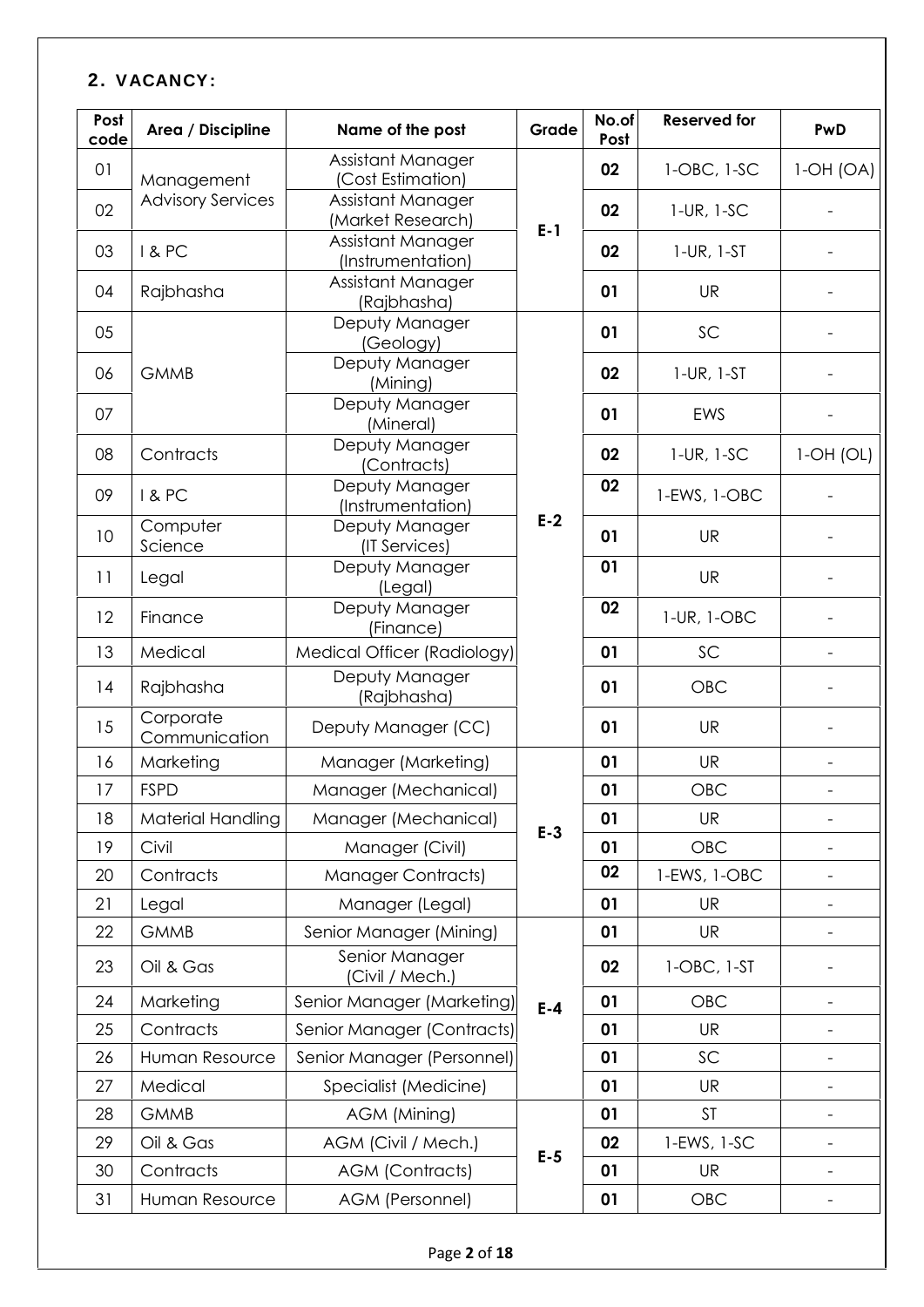| 32 | Merger &<br>Acquisition | AGM (Finance)                |         | 01 | UR                |  |
|----|-------------------------|------------------------------|---------|----|-------------------|--|
| 33 | <b>GMMB</b>             | DGM (Mining)                 |         | 01 | <b>OBC</b>        |  |
| 34 | Oil & Gas               | DGM (Civil / Mech.)          |         | 02 | $1$ -UR, $1$ -EWS |  |
| 35 | Contracts               | <b>DGM (Contracts)</b>       | $E-6$   | 01 | <b>OBC</b>        |  |
| 36 | Finance                 | DGM (Finance)                |         | 02 | $1$ -UR, $1$ -SC  |  |
| 37 | Medical                 | <b>Chief Medical Officer</b> | $E - 7$ | 01 | UR                |  |

**GMMB =** Geology, Mining & Mineral Beneficiation**: FSPD =** Fluid Systems & Piping Division**: I&PC =** Instrumentation & Process Control**: CC =** Corporate Communication **AGM =** Assistant General Manager: **DGM =** Deputy General Manager:

*Note: The above vacancy is tentative and may increase or decrease as per requirement.*

# **3. GRADE & PAY SCALE:**

| SI No. | Grade          | <b>Pay scale (Pre-Revised)</b> |
|--------|----------------|--------------------------------|
|        | E1             | Rs.20600-3%-46500/-            |
| 2      | E <sub>2</sub> | Rs.24900-3%-50500/-            |
| 3      | E <sub>3</sub> | Rs.32900-3%-58000/-            |
|        | E4             | Rs.36600-3%-62000/-            |
| 5      | E5             | Rs.43200-3%-66000/-            |
|        | E6             | Rs.51300-3%-73000/-            |
|        | E7             | Rs.51300-3%-73000/-            |

## **4. MINIMUM QUALIFICATION & EXPERIENCE REQUIRED:**

| Name of the post<br>& Post code                            | <b>Minimum Educational Qualification</b>                                                                                                                                                                                            | <b>Required Post Qualification Experience</b>                                                                                                                                                                                                                                                                                                 |
|------------------------------------------------------------|-------------------------------------------------------------------------------------------------------------------------------------------------------------------------------------------------------------------------------------|-----------------------------------------------------------------------------------------------------------------------------------------------------------------------------------------------------------------------------------------------------------------------------------------------------------------------------------------------|
| Assistant Manager<br>(Cost Estimation)<br>(Post code-01)   | Degree in Engineering with MBA /<br>PGDM (Specialization in Finance)<br>or equivalent (2 years duration<br>course) with minimum 65% marks.                                                                                          | Minimum 02 years experience in the<br>field of cost estimation in engineering /<br>industrial projects.                                                                                                                                                                                                                                       |
| Assistant Manager<br>(Market Research)<br>(Post code - 02) | MBA / PGDM (Specialization in<br>Marketing) or equivalent (2 years<br>duration course).                                                                                                                                             | Minimum 02 years experience in the<br>field of market survey / market research<br>in the area of industrial products                                                                                                                                                                                                                          |
| Assistant Manager<br>(Instrumentation)<br>(Post code-03)   | Degree in Instrumentation<br>Engineering or equivalent.                                                                                                                                                                             | 02<br>Minimum<br>years Experience<br>in<br>of<br>handling<br>supervision<br>$\sqrt{2}$<br>Instrumentation and automation jobs<br>at site. Experience in related activities<br>like instrument calibration, erection<br>testing<br>of<br>and<br>commissioning<br>instrumentation items, like transmitters,<br>analysers, PLC / DCS panels etc. |
| Assistant Manager<br>(Rajbhasha)<br>(Post code-04)         | Master's degree in Hindi with<br>English as subject at graduation<br>level or Master's degree in English<br>with<br>Hindi<br>subject<br>$\alpha$ s<br>at<br>graduation<br>from<br>level<br>India<br>Universities recognised by UGC. | Minimum<br>02 years Experience<br>- in<br>implementation of Rajbhasha / Official<br>Language. English to Hindi Translation<br>and vice a versa.                                                                                                                                                                                               |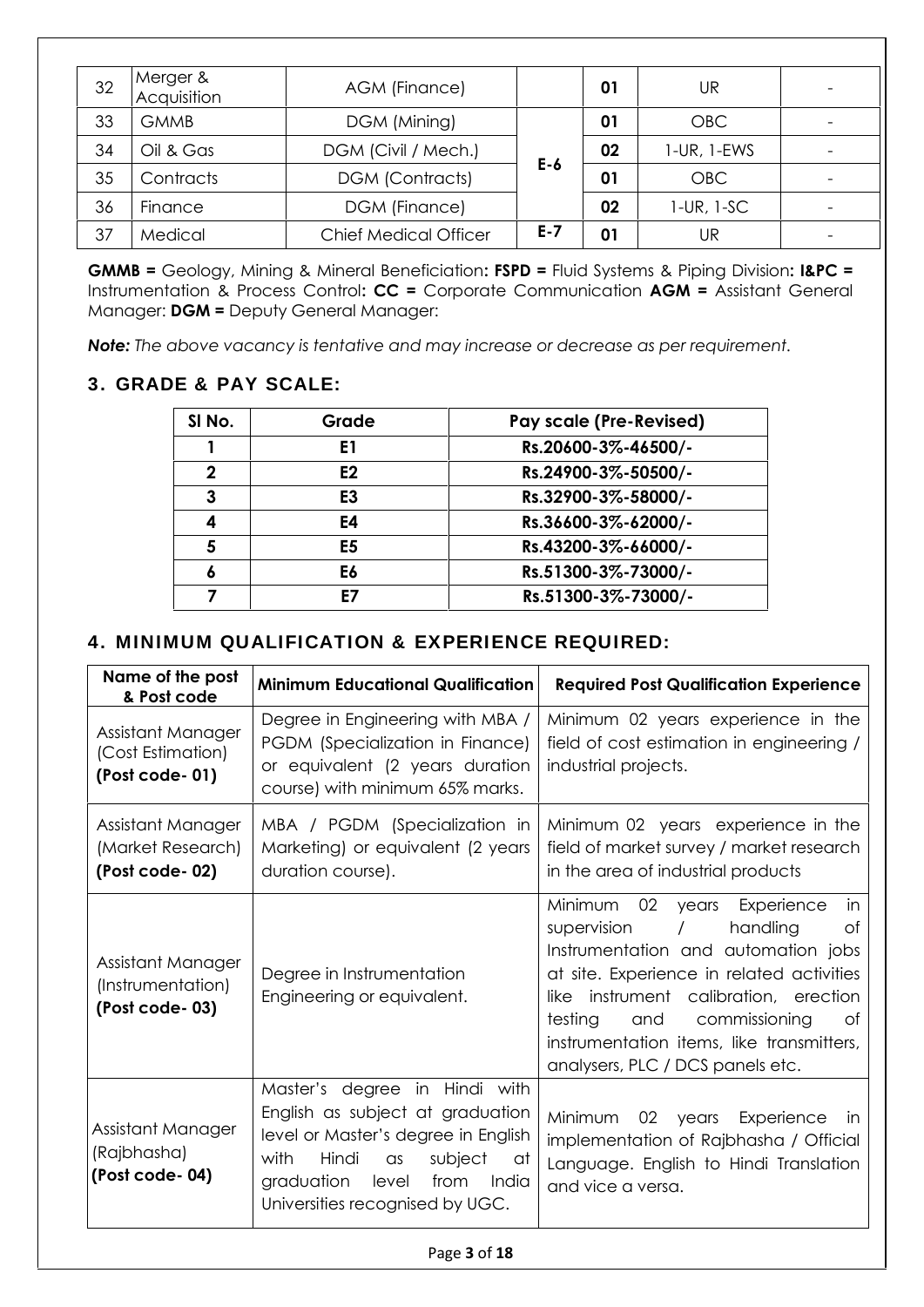| Deputy Manager<br>(Geology)<br>(Post code-05)         | Candidates<br>Desirable:<br>should<br>have Diploma in translation from<br>recognised<br>university/<br>any<br>institution with<br>minimum<br>55%<br>marks and basic knowledge &<br>skills in computer applications (MS<br>office etc.) in office environment.<br>M Sc. Tech / M. Tech in Geology | Minimum 05 years Experience in the<br>field geological work/mine planning/<br>ore body or coal modelling (in any                                                                                                                                                                                                                                                                                                                                                                                                             |
|-------------------------------------------------------|--------------------------------------------------------------------------------------------------------------------------------------------------------------------------------------------------------------------------------------------------------------------------------------------------|------------------------------------------------------------------------------------------------------------------------------------------------------------------------------------------------------------------------------------------------------------------------------------------------------------------------------------------------------------------------------------------------------------------------------------------------------------------------------------------------------------------------------|
| Deputy Manager<br>(Mining)<br>(Post code-06)          | Degree in Mining engineering or<br>equivalent.                                                                                                                                                                                                                                                   | combination)<br>Minimum 05 years Experience in the<br>field of Mine operation / Mine planning.<br>(in any combination)                                                                                                                                                                                                                                                                                                                                                                                                       |
| Deputy Manager<br>(Mineral)<br>(Post code-07)         | Degree in Mineral Engineering or<br>equivalent.                                                                                                                                                                                                                                                  | Minimum<br>05 years<br>experience<br>in<br>designing or field experience in the<br>field of Mineral processing.                                                                                                                                                                                                                                                                                                                                                                                                              |
| Deputy Manager<br>(Contracts)<br>(Post code-08)       | Degree in Engineering.                                                                                                                                                                                                                                                                           | Minimum 05 years experience, out of<br>which last 01 year experience should<br>be in Tendering and Contracting<br>activities in industrial organizations.                                                                                                                                                                                                                                                                                                                                                                    |
| Deputy Manager<br>(Instrumentation)<br>(Post code-09) | Instrumentation<br>Degree<br>in<br>Engineering or equivalent.                                                                                                                                                                                                                                    | Minimum<br>05 years experience<br>in<br>handling<br>of<br>supervision<br>Instrumentation and automation jobs<br>at site. Experience in related activities<br>like instrument calibration, erection<br>testing<br>commissioning<br>Оf<br>and<br>instrumentation items, like transmitters,<br>analysers, PLC / DCS panels etc.                                                                                                                                                                                                 |
| Deputy Manager<br>(IT Services)<br>(Post code-10)     | Degree in Computer Engineering<br>/ Electronics and Instrumentation<br>/ Electronics and Communication                                                                                                                                                                                           | Minimum<br>05 years experience<br>in<br>Software development.<br><b>Desirable:</b> Experience in VB.NET<br>ASP.NET / Oracle Apex / MS SQL Server<br>/ Oracle                                                                                                                                                                                                                                                                                                                                                                 |
| Deputy Manager<br>(Legal)<br>(Post code-11)           | (BL/LLB<br>Degree<br>in<br>Law<br><b>or</b><br>Bachelor of Law<br>equivalent)/<br>(5 Years integrated course).                                                                                                                                                                                   | Minimum 05 years experience in the<br>field of Law in India such as practicing<br>at Bar/ working with low firms/ handling<br>legal work under employment with<br>Private / Public organisations or with<br>State / Central Government.<br><b>Desirable:</b> Drafting / Scrutinizing<br>vetting<br>deeds<br>of<br>commercial<br>documents<br>including,<br>inter-alia,<br>instruments,<br>affidavits,<br>deeds,<br>agreements, Contracts,<br>indemnity<br>bond, bank guarantee, consortium &<br>collaboration agreement etc. |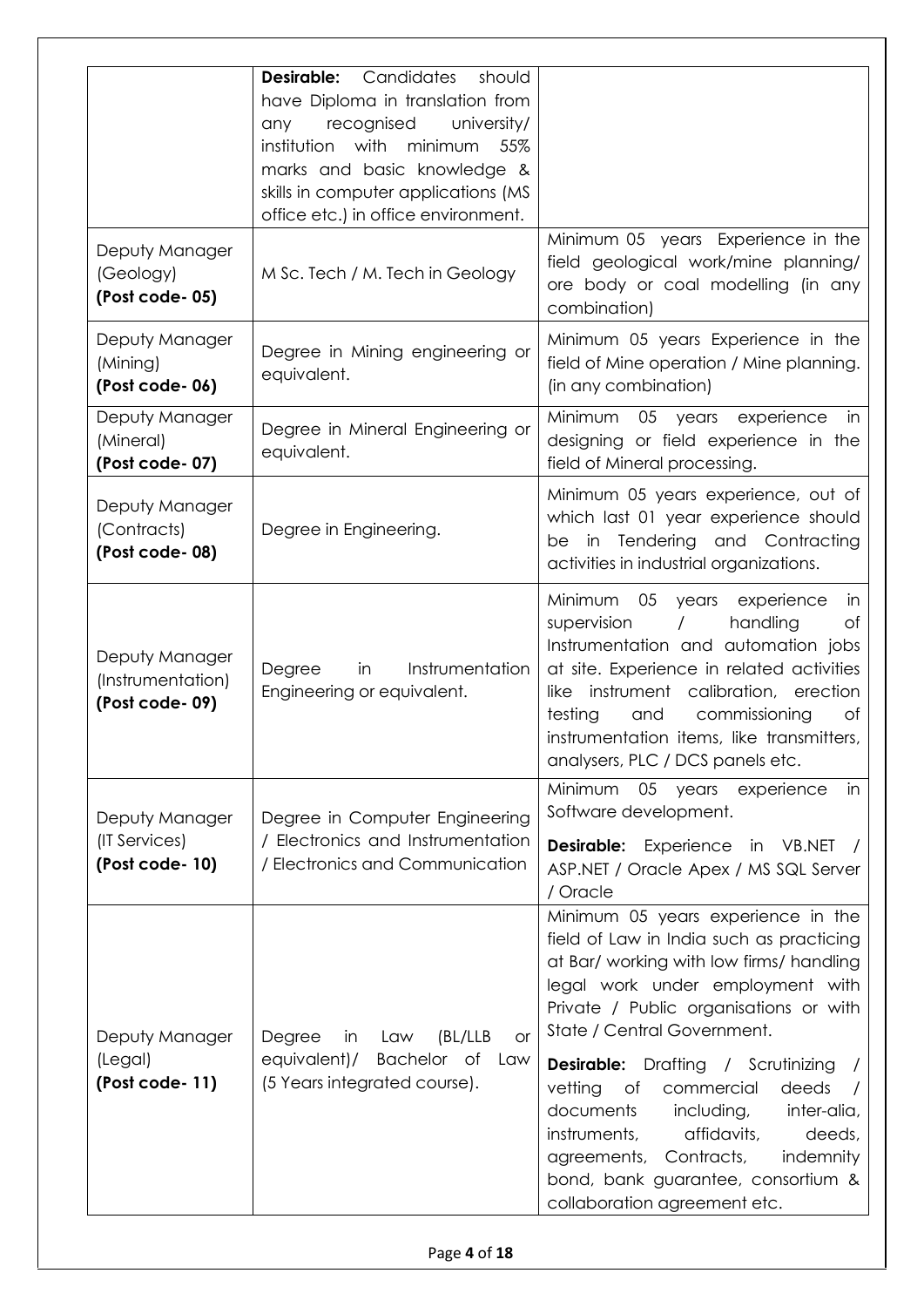| Deputy Manager<br>(Finance)<br>(Post code-12)<br><b>Medical Officer</b><br>(Radiology)<br>(Post code-13) | Chartered Accountant from ICAI<br>/ Cost and Management<br>Accountant from ICAI<br>MBBS with MD in Radio Diagnosis.                                                                                                                                                                                                                                                                                                                                                                                  | Minimum<br>05<br>years<br>experience<br>in<br>executive cadre in the area of finance<br>& accounts such as preparation of<br>accounts<br>company's<br>&<br>audit<br>compliances, processing of contractors<br>/ vendors bills & statutory compliances,<br>tender related matters, direct tax<br>matters & GST matters etc.<br>Minimum<br>01<br>in<br>experience<br>year<br>Radiology<br>(Ultrasound)<br>Echocardiography<br>MRI<br>& CT<br>_&<br>Reporting. |
|----------------------------------------------------------------------------------------------------------|------------------------------------------------------------------------------------------------------------------------------------------------------------------------------------------------------------------------------------------------------------------------------------------------------------------------------------------------------------------------------------------------------------------------------------------------------------------------------------------------------|-------------------------------------------------------------------------------------------------------------------------------------------------------------------------------------------------------------------------------------------------------------------------------------------------------------------------------------------------------------------------------------------------------------------------------------------------------------|
| Deputy Manager<br>(Rajbhasha)<br>(Post code-14)                                                          | Master's degree in Hindi with<br>English as subject at graduation<br>level or Master's degree in English<br>with<br>Hindi<br>subject<br>$\alpha$ s<br>at<br>graduation<br>from<br>level<br>India<br>Universities recognised by UGC.<br>Desirable:<br>Candidates<br>should<br>have Diploma in translation from<br>recognised<br>university/<br>any<br>institution with<br>minimum<br>55%<br>marks and basic knowledge &<br>skills in computer applications (MS<br>office etc.) in office environment. | Minimum<br>05<br>years<br>Experience<br>in<br>implementation of Rajbhasha / Official<br>Language. English to Hindi Translation<br>and vice a versa.                                                                                                                                                                                                                                                                                                         |
| Deputy Manager<br>(Corporate<br>Communication)<br>(Post code-15)                                         | Degree/<br>PG<br>Diploma<br>PG<br>in<br>journalism<br>Communication/<br>&<br>Journalism<br>&<br>Mass<br>Communication/ Communication/<br>Journalism/ Mass Communication/<br><b>Broadcast</b><br>Journalism/<br>Media<br>Communication/ Public Relations<br>or equivalent (2 Years duration<br>course).                                                                                                                                                                                               | Minimum<br>05 years<br>Experience<br>in<br><b>Relations</b><br>journalism<br>Public<br>and<br>activities                                                                                                                                                                                                                                                                                                                                                    |
| Manager<br>(Marketing)<br>(Post code-16)                                                                 | Degree in Engineering with MBA /<br><b>PGDM</b><br><i>(Specialization</i><br>in.<br>Marketing) or equivalent (2 Years<br>duration course) with minimum<br>65% marks.                                                                                                                                                                                                                                                                                                                                 | Minimum 09<br>experience in<br>years<br>marketing and one or more areas in<br><b>Business</b><br>Procurement,<br>Bid<br>Management, Proposal Management<br>and estimation in Metals & Mining / Oil<br>& Gas / Power / Infrastructure Sector.<br>Experience in above activities for Public<br>Sector Undertakings and/ or listed<br>Private sector clients in preferable.                                                                                    |
| Manager<br>(Mechanical)<br>(Post code-17)                                                                | Mechanical<br>Degree<br>in<br>Engineering or equivalent.                                                                                                                                                                                                                                                                                                                                                                                                                                             | Minimum 09<br>Years experience in<br>design & engineering / Operation &<br>maintenance in oxygen plant                                                                                                                                                                                                                                                                                                                                                      |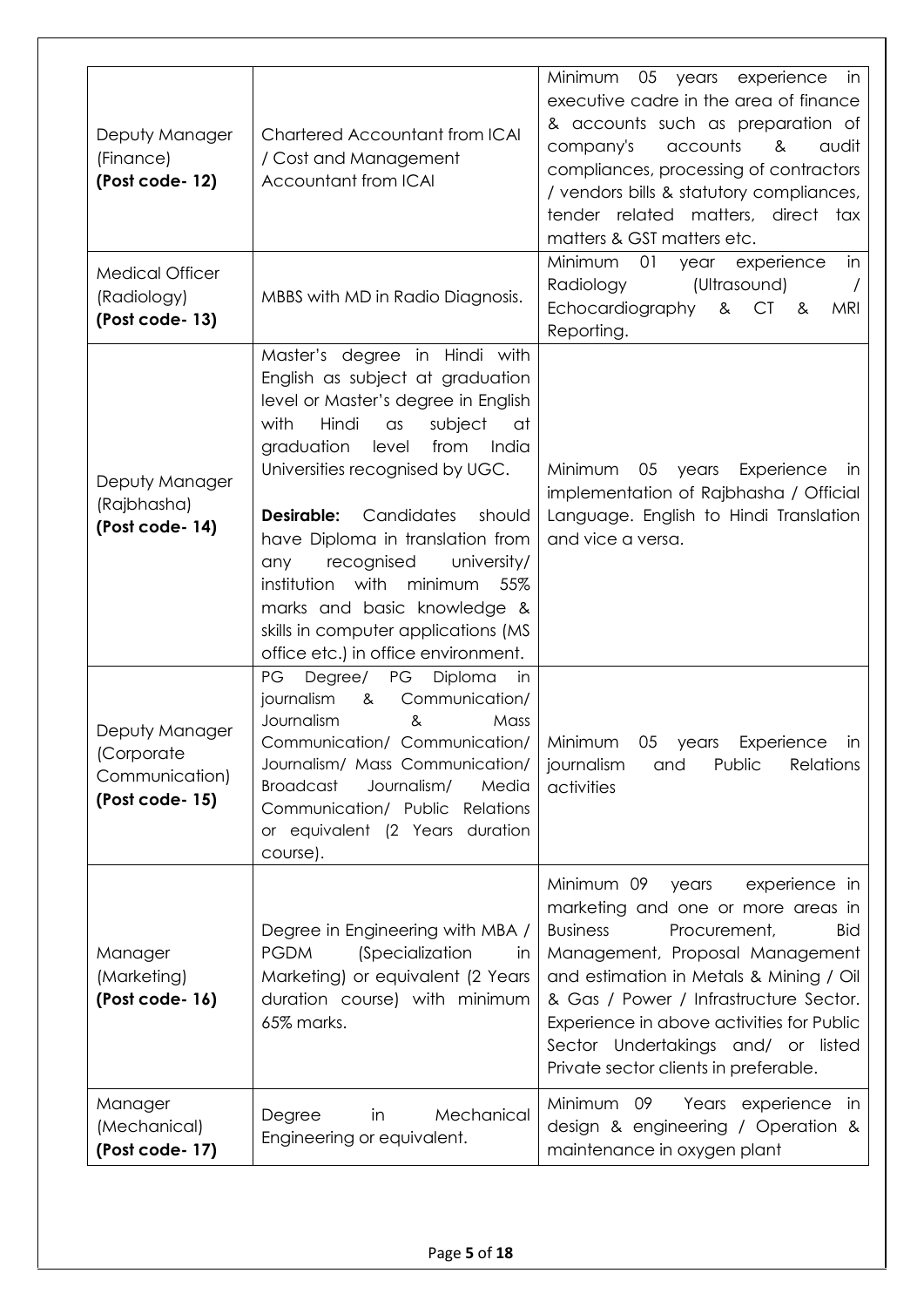| Manager<br>(Mechanical)<br>(Post code-18)           | Degree<br>in<br>Mechanical<br>Engineering or equivalent                                                                                                                    | Minimum 09<br>experience in<br>years<br>engineering<br>for<br>long<br>distance<br>conveyors or pipe<br>conveyor<br>of<br>minimum 02 kilo-meters long in single<br>flight                                                                                                                                                                                                                                                                                                                                                     |
|-----------------------------------------------------|----------------------------------------------------------------------------------------------------------------------------------------------------------------------------|------------------------------------------------------------------------------------------------------------------------------------------------------------------------------------------------------------------------------------------------------------------------------------------------------------------------------------------------------------------------------------------------------------------------------------------------------------------------------------------------------------------------------|
| Manager (Civil)<br>(Post code-19)                   | Degree in Civil Engineering<br><b>Desirable:</b> M.E. / M. Tech in<br>Geotechnical Engineering / Soil &<br>Foundation Engineering                                          | Minimum 09 years experience, out of<br>which minimum 06 years of field<br>execution experience & minimum 02<br>years of laboratory testing experience,<br>for Geotechnical investigation<br>Оf<br>industrial projects on behalf of reputed<br>investigating agency.                                                                                                                                                                                                                                                          |
| Manager<br>(Contracts)<br>(Post code-20)            | Degree in Engineering.                                                                                                                                                     | Minimum 09 years experience, out of<br>which last 02 years experience should<br>be in Tendering and Contracting<br>activities in industrial organizations.                                                                                                                                                                                                                                                                                                                                                                   |
| Manager (Legal)<br>(Post code-21)                   | Degree in Law (BL / LLB or<br>equivalent)/ Bachelor of Law (5<br>Years integrated course).                                                                                 | Minimum 09 years experience in the<br>field of Law in India such as practicing<br>at Bar/ working with low firms/ handling<br>legal work under employment with<br>Private / Public organisations or with<br>State / Central Government.<br><b>Desirable:</b> Drafting / Scrutinizing<br>vetting<br>deeds<br>of<br>commercial<br>documents<br>including,<br>inter-alia,<br>instruments,<br>affidavits,<br>deeds,<br>agreements, Contracts,<br>indemnity<br>bond, bank guarantee, consortium &<br>collaboration agreement etc. |
| Senior Manager<br>(Mining)<br>(Post code-22)        | Degree in Mining engineering or<br>equivalent.                                                                                                                             | Minimum 13 years experience in Mine<br>operation / Mine planning. (in any<br>combination)                                                                                                                                                                                                                                                                                                                                                                                                                                    |
| Senior Manager<br>(Civil / Mech.)<br>(Post code-23) | Degree in Civil / Mechanical<br>Engineering or equivalent                                                                                                                  | Minimum 13 years experience, out of<br>which at least 06 years experience<br>must be in long distance pipe line / City<br>Gas Distribution / Petrochemical Plant<br>of design & engineering / Execution /<br>Project monitoring.                                                                                                                                                                                                                                                                                             |
| Senior Manager<br>(Marketing)<br>(Post code-24)     | Degree in Engineering with MBA /<br><i>(Specialization</i><br><b>PGDM</b><br><i>in</i><br>Marketing) or equivalent (2 Years<br>duration course) with minimum<br>65% marks. | Minimum 13 years experience<br>- in<br>marketing and one or more areas in<br><b>Business</b><br>Procurement,<br><b>Bid</b><br>Management, Proposal Management<br>and estimation in Metals & Mining/ Oil<br>& Gas / Power / Infrastructure Sector.<br>Experience in above activities for Public<br>Sector Undertakings and/ or listed<br>Private sector clients are preferable.                                                                                                                                               |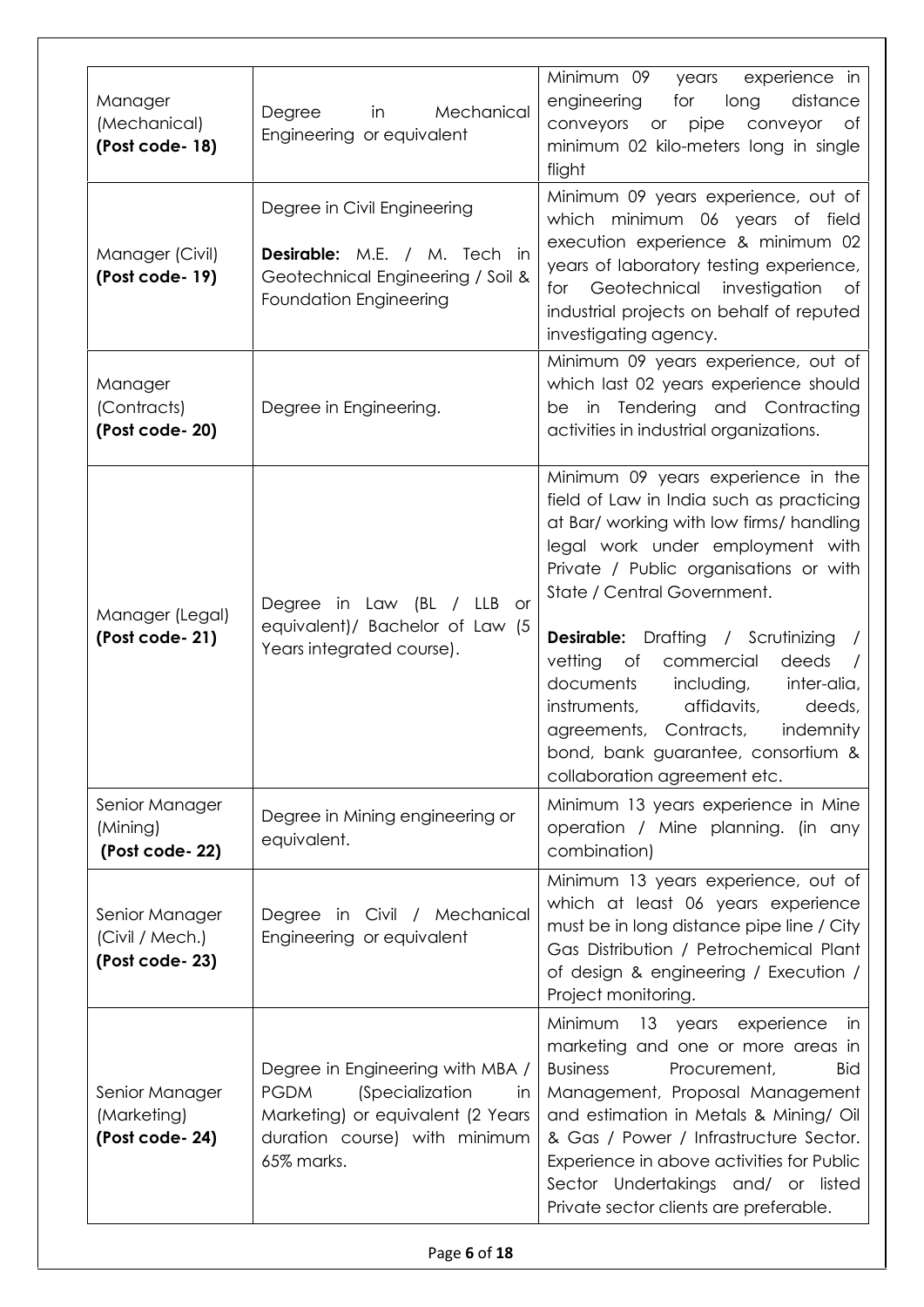| Senior Manager<br>(Contracts)<br>(Post code-25) | Degree in Engineering.                                                                                                                                                                                                                       | Minimum 13 years experience, out of<br>which last 03 years experience should<br>be in Tendering and Contracting<br>activities in industrial organizations.                                                                                                                                                                                                                                                                                                            |
|-------------------------------------------------|----------------------------------------------------------------------------------------------------------------------------------------------------------------------------------------------------------------------------------------------|-----------------------------------------------------------------------------------------------------------------------------------------------------------------------------------------------------------------------------------------------------------------------------------------------------------------------------------------------------------------------------------------------------------------------------------------------------------------------|
| Senior Manager<br>(Personnel)<br>(Post code-26) | PG degree / PG diploma (2 Years<br>duration course) / MBA / MSW /<br>MA with specialization in HRM /<br>Personnel Management / IR /<br>Labour<br>Management<br>Organizational Development<br>HRD / Labour Welfare<br>or<br>equivalent        | Minimum<br>13 years experience<br>IN.<br>handling entire gamut of HR and<br><b>Industrial Relations functions</b>                                                                                                                                                                                                                                                                                                                                                     |
| Specialist<br>(Medicine)<br>(Post code-27)      | <b>MBBS</b><br>with<br><b>MD</b><br>General<br>in<br>Medicine                                                                                                                                                                                | Minimum<br>Years<br>experience<br>07<br>in<br>managing hospital as physician in at<br>least 50 bedded hospitals.                                                                                                                                                                                                                                                                                                                                                      |
| AGM (Mining)<br>(Post code-28)                  | Degree in Mining engineering<br>from recognized<br>university or<br>equivalent.                                                                                                                                                              | Minimum 17 years experience in Mine<br>operation / Mine planning. (in any<br>combination)                                                                                                                                                                                                                                                                                                                                                                             |
| <b>AGM</b><br>(Civil / Mech.)<br>(Post code-29) | Degree in Civil / Mechanical<br>Engineering or equivalent                                                                                                                                                                                    | Minimum 17 years experience, out of<br>which at least 8 years experience must<br>be in long distance pipe line / City Gas<br>Distribution / Petrochemical Plant of<br>design & engineering / Execution /<br>Project monitoring.                                                                                                                                                                                                                                       |
| <b>AGM (Contracts)</b><br>(Post code-30)        | Degree in Engineering.                                                                                                                                                                                                                       | Minimum 17 years experience, out of<br>which last 05 years experience should<br>in Tendering and Contracting<br>be<br>activities in industrial organizations.                                                                                                                                                                                                                                                                                                         |
| AGM (Personnel)<br>(Post code-31)               | PG degree / PG diploma (2 Years<br>duration course) / MBA / MSW /<br>MA with specialization in HRM /<br>Personnel Management / IR /<br>Management<br>Labour<br>Organizational Development<br>HRD / Labour Welfare<br><b>or</b><br>equivalent | 17 years experience<br>Minimum<br>- in<br>handling entire gamut of HR and<br>Industrial Relations functions.                                                                                                                                                                                                                                                                                                                                                          |
| AGM (Finance)<br>(Post code-32)                 | Chartered Accountant from ICAI<br>Cost<br>and<br>Management<br>Accountant from ICAI                                                                                                                                                          | Minimum<br>17 years<br>experience<br>in.<br>executive cadre, out of which 10 years<br>in the area of merger & acquisitions<br>such as drafting proposal for merger /<br>demerger / acquisition / restructuring<br>from seller's perspective /<br>buyer's<br>perspective, evaluation<br>such<br>of<br>proposal, tax implications,<br>financial<br>implications,<br>valuation<br>shares,<br>$\circ$ of<br>valuation<br>of<br>business,<br>statutory<br>compliances etc. |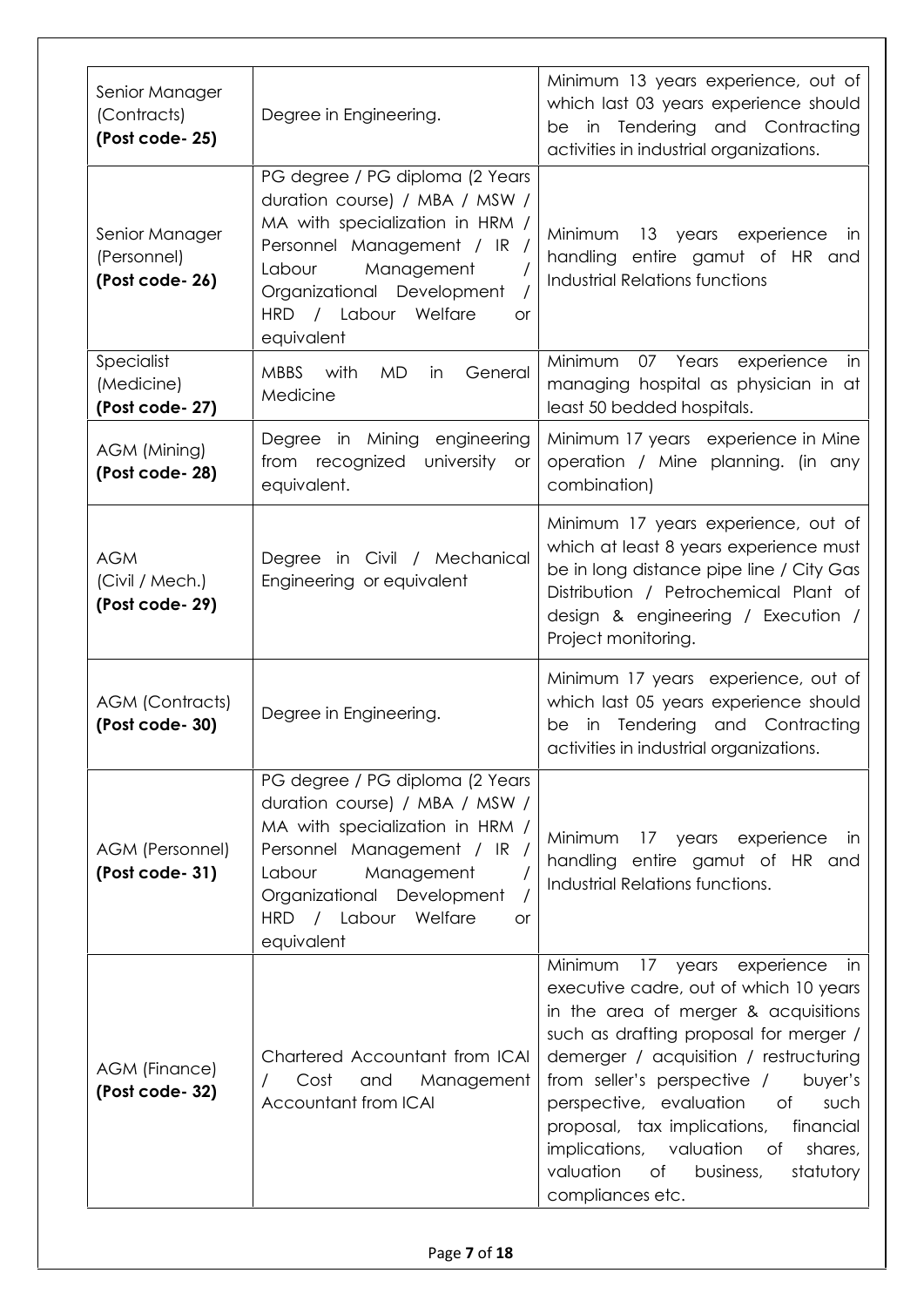| DGM (Mining)<br>(Post code-33)                      | Degree in Mining engineering<br>from recognized<br>university<br><b>or</b><br>equivalent. | Minimum 21 years experience in Mine<br>operation/ Mine planning. (in any<br>combination)                                                                                                                                                                                                                                                                        |
|-----------------------------------------------------|-------------------------------------------------------------------------------------------|-----------------------------------------------------------------------------------------------------------------------------------------------------------------------------------------------------------------------------------------------------------------------------------------------------------------------------------------------------------------|
| DGM (Civil /<br>Mech.)<br>(Post code-34)            | Degree in Civil / Mechanical<br>Engineering or equivalent                                 | Minimum 21 years experience, out of<br>which at least 10 years experience<br>must be in long distance pipe line / City<br>Gas Distribution / Petrochemical Plant<br>of design & engineering / Execution /<br>Project monitoring.                                                                                                                                |
| <b>DGM (Contracts)</b><br>(Post code-35)            | Degree in Engineering.                                                                    | Minimum 21 years experience, out of<br>which last 07 years experience should<br>be in Tendering and Contracting<br>activities in industrial organizations.                                                                                                                                                                                                      |
| DGM (Finance)<br>(Post code-36)                     | Chartered Accountant from ICAI<br>Cost<br>and<br>Management<br>Accountant from ICAI       | Minimum 21 years<br>experience in<br>executive cadre and familiar with latest<br>of Financial Accounting<br>systems<br>including preparation of accounts,<br>reporting,<br>tender<br>management<br>evaluations, processing of contractors /<br>vendors bills & statutory compliances,<br>financial concurrence of proposals,<br>direct tax and GST matters etc. |
| <b>Chief Medical</b><br>Officer<br>(Post code - 37) | MBBS with Post Graduation in<br>ophthalmology/ Orthopaedics /<br>Radiology.               | Minimum 19 Years experience in a<br>Govt. / PSU / Large Multispecialty<br>hospital of at least 50 beds.                                                                                                                                                                                                                                                         |

## **NOTE:**

- i. The prescribed qualification for all the posts should be acquired through regular / Full time mode only.
- ii. The candidates from General (UR), OBC (Non-Creamy Layer) & Economically Weaker Sections (EWS) category should have minimum 65% aggregate marks in the requisite educational qualification. For SC, ST and Persons with Disability (PwD) candidates, relaxation of 10% is given in the minimum qualifying marks i.e. 55%. The above percentage of marks in the prescribed educational qualification shall not be applicable for Finance and Medical Discipline. In case of dual requisite qualification (i.e. Graduation with MBA / PGDM), the minimum 65% marks should be in MBA / PGDM.
- iii. Wherever percentage (%) of marks is not awarded by the University/Institute and only grades (e.g. CGPA / OGPA / GGPA / SGPA etc ) are awarded, the candidates shall be required to mention equivalent percentage in their application and required to submit grade to percentage conversion document from University / Institute in support of their claim. Unless prescribed by the University, method of determining percentages from grade will be on the principle of proportion as per the following formula;

## **On a 10 point scale grade of 7.0 will be considered as 70%.**

iv. For the purpose of calculating the aggregate final marks, the aggregate marks of all years / semesters / trimesters would be taken. Rounding of percentage (%) will not be acceptable under any circumstances, hence 65% of marks and above will only be considered for GENERAL (UR), OBC (Non-Creamy Layer) & Economically Weaker Sections (EWS) category and 55% of marks and above will only be considered for SC, ST and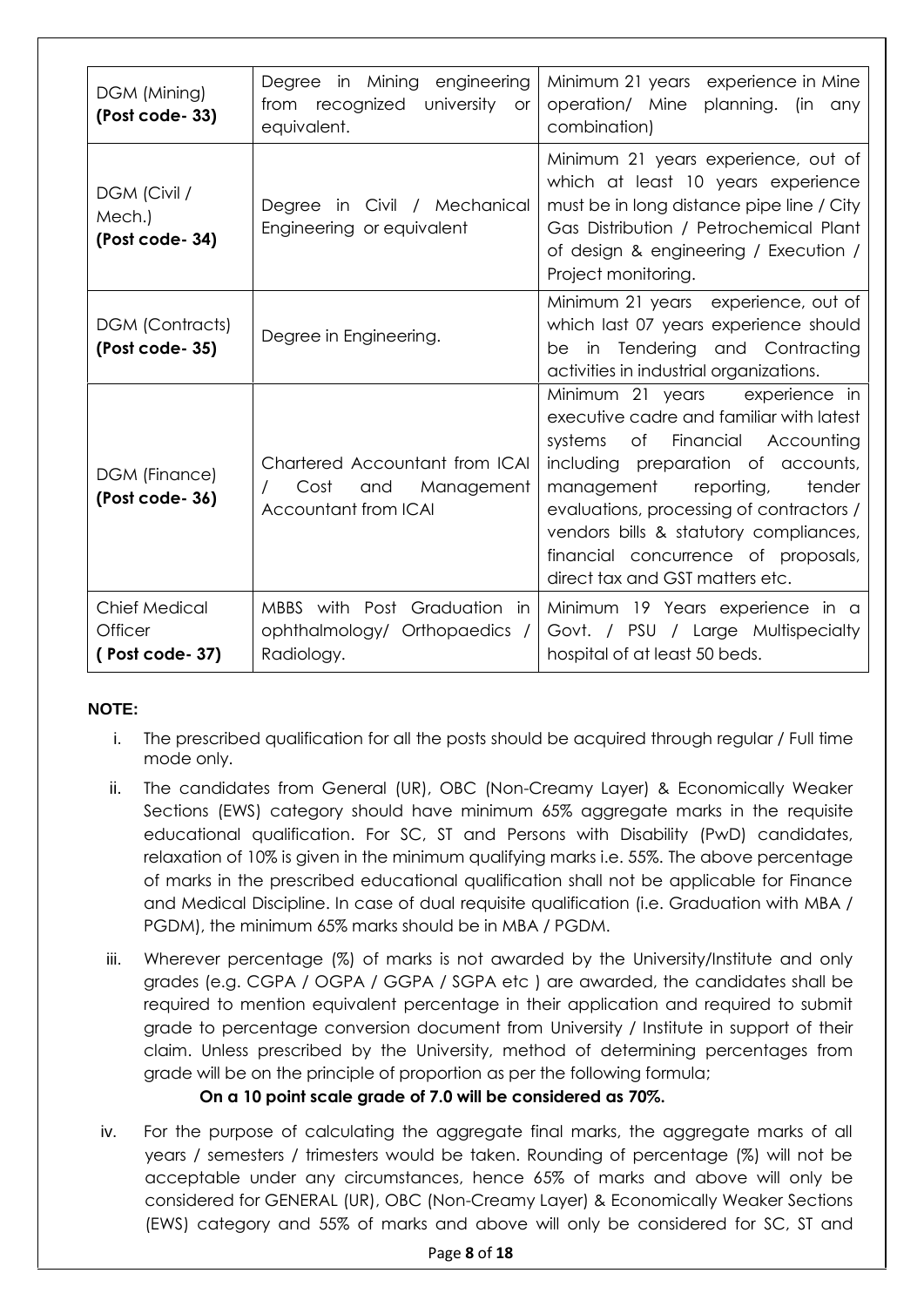Persons with Disability (PwD) candidates. Aggregate percentage of marks shall not be rounded off **(for example 64.99 % not be rounded off as 65 %)**.

v. Requisite educational qualification must be from University / Institute recognized by appropriate statutory authority in India (AICTE / Council of Architecture / UGC approved /MCI). **The candidate should submit proof for specialization in MBA i.e declaration / certificate from the concerned University / Institute. In case of dual specialization in MBA course, the elective subjects should be clearly indicated in the mark sheet / mark statement / degree certificate etc.**

*In case of any dispute arising about admissibility of any particular qualification the decision of Chairman& Managing Director, MECON Limited shall be final and binding.*

#### **5. DEFINITION OF POST QUALIFICATION WORK EXPERIENCE:**

- 1. The post qualification work experience is the period of work experience starting from the month immediately succeeding the month and year of final examination in which the candidate acquires the minimum essential educational qualification. The work experience shall be in full time job on regular salary basis, after acquiring prescribed minimum essential educational qualification.
- 2. In case of intermittent nature of job the actual days engaged in full time job only will be considered for calculating number of years of experience.
- 3. Any other nature of experience like freelance experience will not be considered as it is not a full time job and required number of years of experience cannot be established.
- 4. Entrepreneurial experience will not be considered for the purpose of ascertaining required number of years of experience.
- 5. Period of on the job training undertaken by the candidates as Management Trainee(MT) / Executive Trainee (ET)/ Graduate Trainee (GT) in PSUs after acquiring the requisite qualification mentioned above shall be considered for determining post qualification work experience.
- 6. Articleship / Internship / Apprenticeship / Academic Project experience shall not be considered as Post Qualification Experience.

# **6. DOCUMENTARY EVIDENCE FOR WORK EXPERIENCE:**

The candidate is required to submit experience certificate / documentary evidence for establishing work experience as mentioned below;

#### **A. For Past employment:**

**1. Work Experience Certificate.**

The submission of work experience **certificate indicating the date of joining**, **date of relieving, current pay, pay scale with duration and nature of jobs / specific areas of experience / experience in the relevant fields / Projects handled etc is compulsory** for all the past employments which the candidate is mentioning in the application form. In case experience certificate from any of the past employers is not submitted, it may lead to rejection of the candidature. So candidates are advised to ensure that the experience certificate indicating the date of joining, date of relieving and other details as mentioned above is attached for minimum requisite experience details mentioned in the application form.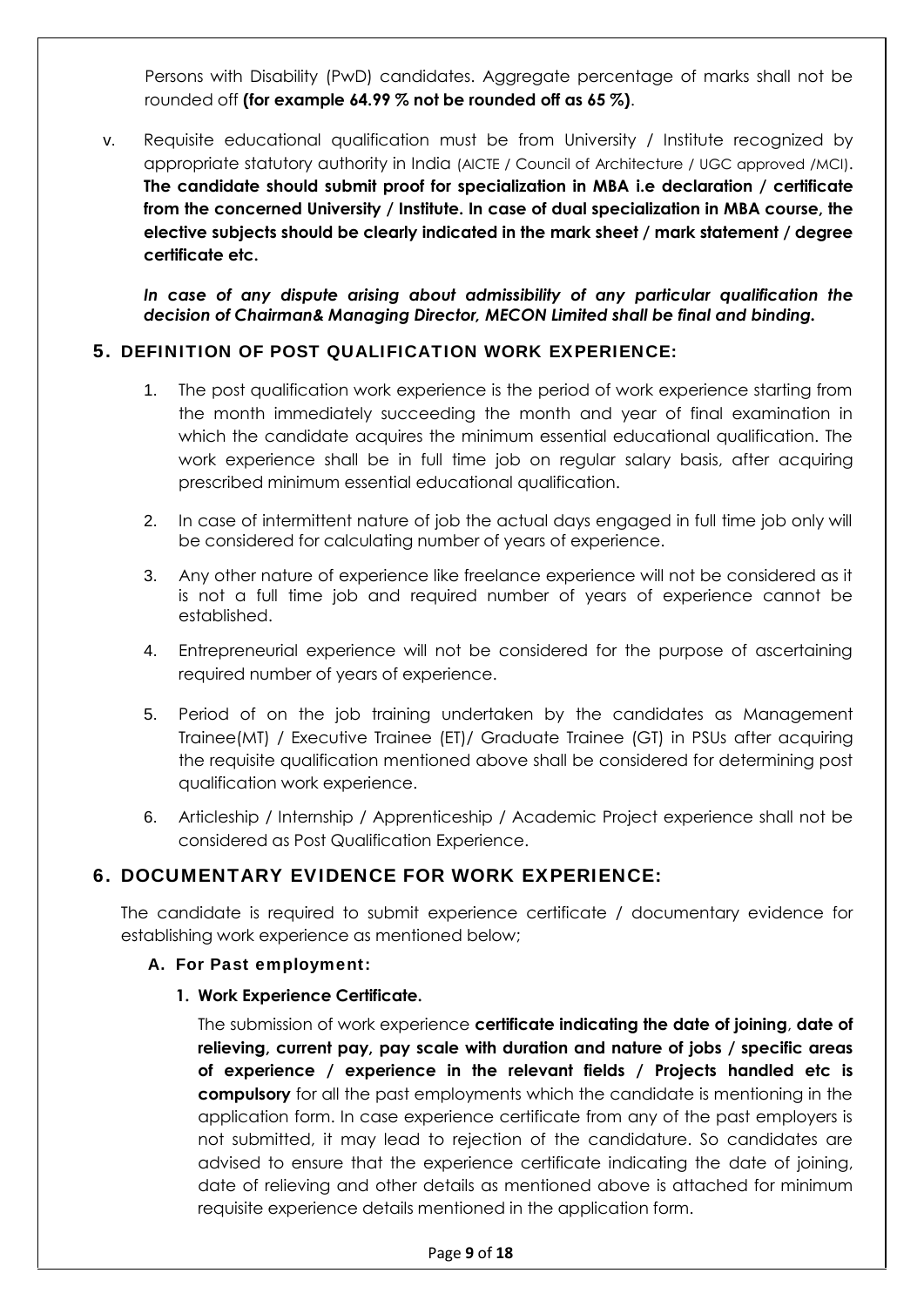#### **B. For Current employment**

- 1. **Experience Certificate** Or
- 2. **Offer letter/ Appointment letter showing the date of joining** (Proof of date of joining) mentioned by the candidate in the application form

Or

**Offer letter / Appointment letter** where date of joining is not mentioned along with any other document issued by the employer (including **pay slip / identity card issued by employer**) where date of joining is clearly mentioned.

and

- 3. Proof of continuity of present employment **Latest Pay slips for three months.**
- **NOTE :** 1. If the candidate is not able to provide experience certificate for current employment, the candidate must submit the documents mentioned at para 6.B.2 & 6.B.3 to clearly prove the continuity in the job.
	- 2. Self declaration regarding nature of jobs / specific areas of experience / experience in the relevant fields / Projects handled etc will not be considered / accepted.
	- **3. Non-submission of the documents as mentioned above for establishing requisite experience may lead to rejection of the candidature.**

## **7. CLARIFICATION ON THE RELEVANT BRANCH OF ENGINEERING:**

| <b>DISCIPLINES</b>    | <b>RELEVANT ENGINEERING</b><br><b>DISCIPLINES</b>                                                                                                                                                                                 | <b>NOT ELIGIBLE BRANCHES</b>                                                                                                                                              |
|-----------------------|-----------------------------------------------------------------------------------------------------------------------------------------------------------------------------------------------------------------------------------|---------------------------------------------------------------------------------------------------------------------------------------------------------------------------|
| Civil                 | Civil Engineering                                                                                                                                                                                                                 | Civil with Architecture or Structural<br>other<br>Engineering<br>or<br>any<br>combinations with Civil Engineering.                                                        |
| Mechanical            | Mechanical<br>Engineering,<br>Production<br>Engineering<br>$\prime$<br>Technology                                                                                                                                                 | Industrial,<br>Automation,<br>Thermal,<br>Manufacturing<br>Engineering<br>and<br>Combination<br>of<br>Mechanical<br>Engineering with any of these or<br>similar branches. |
| Instrumentation       | Instrumentation<br>Engineering,<br>Instrumentation<br><b>Electronics</b><br>8 <sub>x</sub><br>Engineering, Instrumentation &<br>Control<br>Engineering,<br>Process<br>Instrumentation<br>Control<br>8 <sub>z</sub><br>Engineering | Electrical &<br>Electrical Engineering,<br><b>Electronics Engineering</b>                                                                                                 |
| Mining                | Mining Engineering / Technology                                                                                                                                                                                                   | <b>Mining Machineries</b>                                                                                                                                                 |
| Mineral<br>Processing | Mineral Engineering                                                                                                                                                                                                               | <b>Chemical Engineering</b>                                                                                                                                               |
| Computer<br>Science   | Computer Engineering,<br>Electronics and Instrumentation<br>Engineering, Electronics and<br>Communication Engineering                                                                                                             | Instrumentation Engineering,<br><b>Electrical &amp; Electronics Engineering</b>                                                                                           |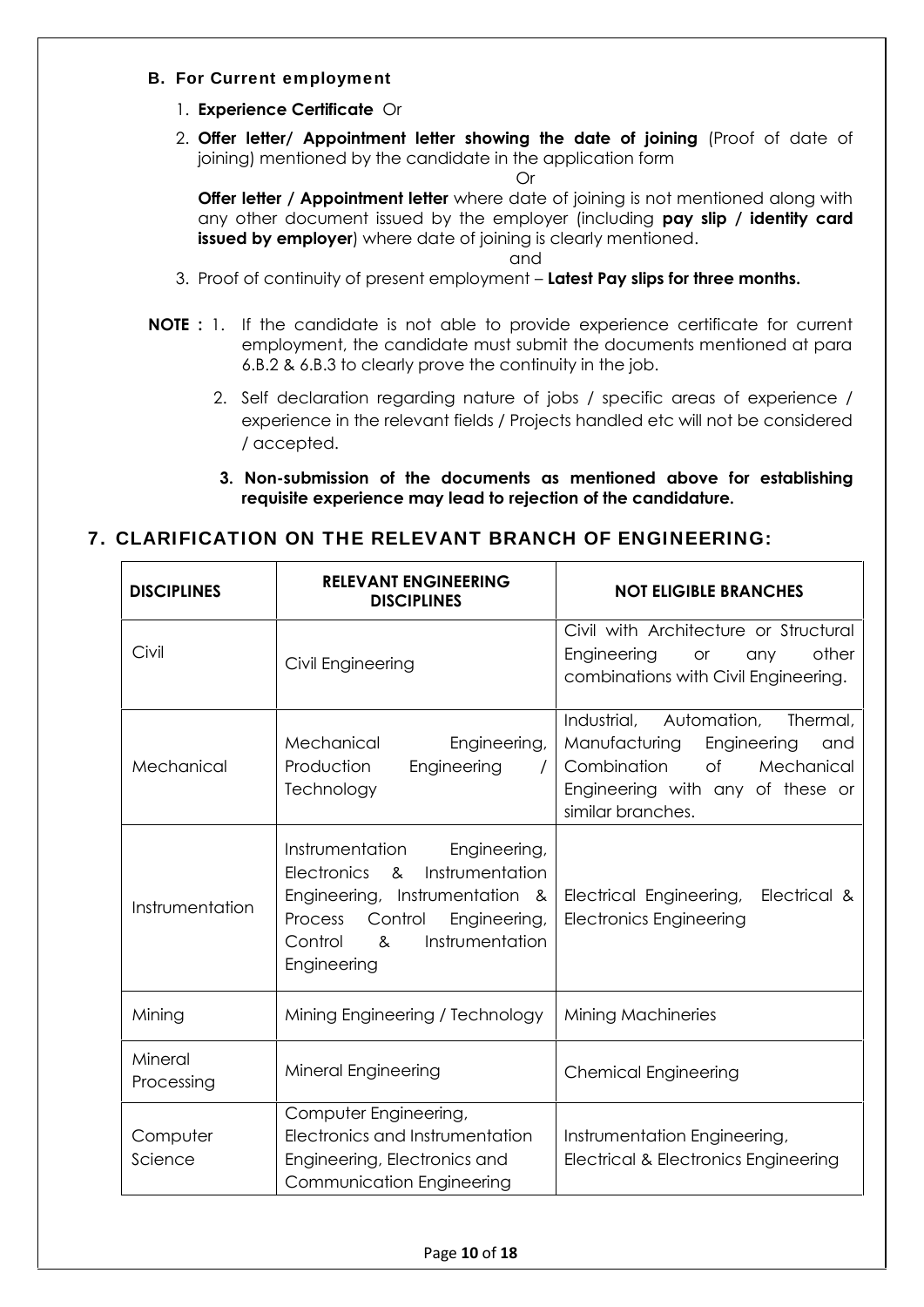|         | Qualified Chartered Accountant |               |
|---------|--------------------------------|---------------|
|         | from ICAI / Qualified Cost and |               |
| Finance | Management Accountant from     | MBA or M.Com. |
|         | ICAI.                          |               |

#### **8. SELECTION MODE:**

The mode of selection shall be Personal Interview. The mode of selection may be changed, if required, at the discretion of Management.

Before applying the candidates should ensure that they fulfill all the eligibility criteria. Candidature will be subject to verification of details / documents when the candidate reports for interview, if shortlisted or at any stage of the recruitment process/ appointment.

**PERSONAL INTERVIEW:** List of candidates who are provisionally shortlisted for the Interview will be uploaded on MECON's website and they will be intimated about the date, time and venue of interview through their registered E-mail ID as filled by the candidates in the online application form.

Similarly, the final list of selected candidates will also be uploaded on MECON's website and they will also be intimated about Documents Verification & Medical Examination through MECON website and their registered E-mail ID only.

**TRAVELLING ALLOWANCE (TA) FOR INTERVIEW:** Out station Candidates appearing for the interview for selection shall be reimbursed TA as given below:

| Grade    | <b>Travelling Allowance</b>                                                                                           |  |  |
|----------|-----------------------------------------------------------------------------------------------------------------------|--|--|
| E1 to E3 | III Tier A/C (3A)/ CC by Rail/ Rs. 7 per Km by road or at actual, whichever is<br>less.                               |  |  |
| E4 to E7 | II Tier A/C (2A)/ III Tier A/C (3A)/ First Class/ CC by Rail/Rs. 7 per Km by road or<br>at actual, whichever is less. |  |  |

## **9. APPLICATION FEE:**

Candidates belonging to GENERAL (UR) / OBC (Creamy Layer & Non-Creamy Layer) / EWS category are required to pay a Non-Refundable **fee of Rs.1000/-** *(Rupees One Thousand only)*. SC / ST / PwD / Ex-servicemen category are exempted from the payment of application fee. Application fee is to be paid online through payment gateway provided by MECON by clicking on the link "Proceed for online payment" provided in the online application form.

There will be no other mode of payment of application fee.

The candidates applied against the vacancies notified vide Advertisement No.11.73.4.3 / 2019 / Reg / 02 dated 20.02.2019 & No.11.73.4.3/2019/Reg/04 dated 23.05.2019 are also exempted from payment of application fee subject to verification. The candidates claiming exemption for application fee under this category are required to upload earlier application Number (if applicable), while applying against this advertisement. The application Number may be verified from the list available at **www.meconlimited.co.in Careers Career Opportunities.**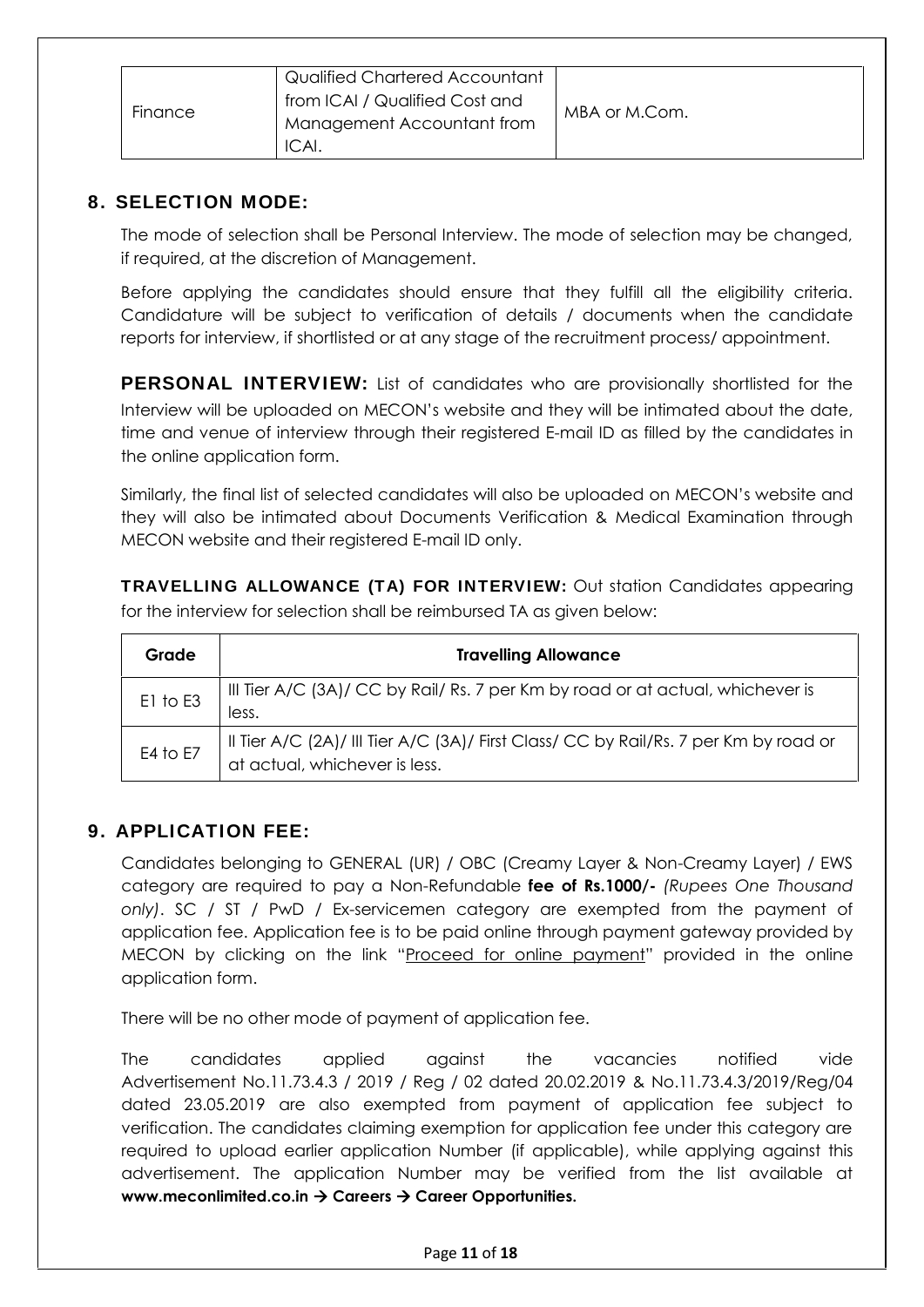Fee once paid will not be refunded under any circumstances. Candidates are therefore advised to verify their eligibility before applying. Applications without fee / less fee shall be rejected.

## **10. UPPER AGE LIMIT GRADEWISE:**

The Upper Age Limit for General (UR) & EWS category candidates shall be as mentioned below;

| SI. No.     | Grade          | <b>Upper Age limit</b> | <b>Upper Age limit</b><br>for Medical Professional |
|-------------|----------------|------------------------|----------------------------------------------------|
|             | E <sub>1</sub> | <b>30 Years</b>        | ۰                                                  |
| $\mathbf 2$ | E2             | <b>32 Years</b>        | <b>34 Years</b>                                    |
| 3           | E <sub>3</sub> | <b>36 Years</b>        | ۰                                                  |
| 4           | E4             | <b>40 Years</b>        | <b>42 Years</b>                                    |
| 5           | E <sub>5</sub> | <b>44 Years</b>        | ۰                                                  |
| 6           | E6             | <b>47 Years</b>        | ۰                                                  |
|             | Ε7             | 52 Years               | 52 Years                                           |

**AGE RELAXATION:** Upper Age Limit is relaxed by:

- **3 Years for OBC (Non-Creamy Layer)**
- 5 Years for SC / ST
- **Persons with Disabilities candidate:** 
	- By 10 Years for General (UR)
	- By 13 Years for OBC (Non-Creamy Layer)
	- By 15 Years for SC / ST
- 5 Years for the candidates who are the domicile of J&K during the period from 01.01.1980 to 31.12.1989 as per Govt. of India guidelines.
- Relaxation for Ex-Servicemen category candidates is as per extant Govt. of India guidelines.

**CUT OFF DATE:** The cutoff date for deciding the age and post qualification work experience shall be **20.02.2020**.

**NOTE:** The Upper Age Limit is relaxed subject to the condition that maximum age of the applicant on the cut off date shall not exceed **52 years**.

## **11. RESERVATIONS AND RELAXATIONS:**

1. Reservations and relaxations for SC / ST / OBC (Non-Creamy Layer) / PwD (**Percentage of Disability - 40% or above**) / EWS candidates will be provided as per guidelines of Govt. of India for the purpose. The reservation for PwD is on horizontal basis.

SC, ST & OBC (Non-Creamy Layer) category candidates applying against General (UR) category post shall be considered on the general category merit and no relaxation in Upper Age Limit and online application fee, is applicable to them.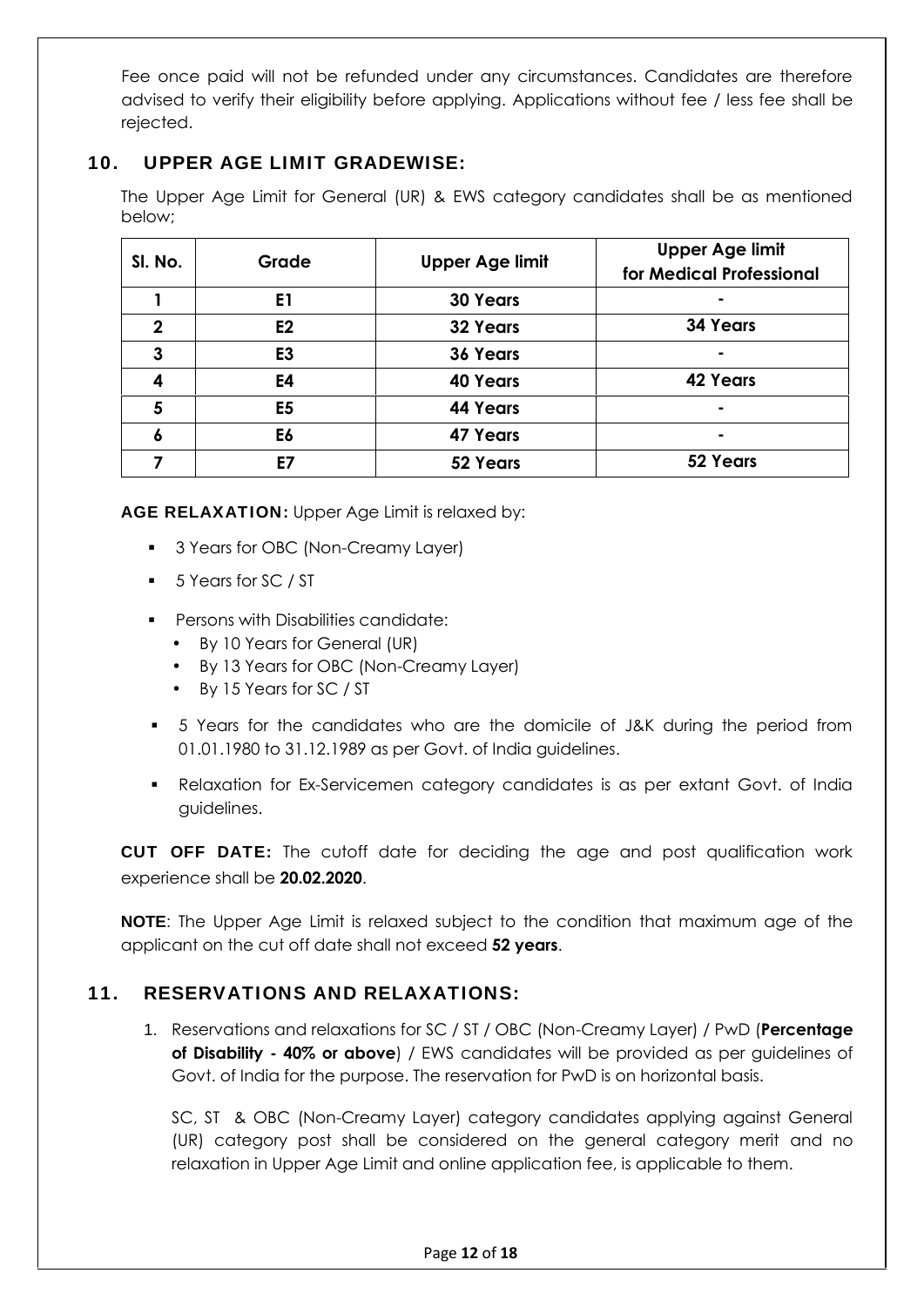## 2. **For getting benefits of reservation under OBC category:**

- (a) The name of caste and community of the candidate must appear in the "Central List of Other backward Classes".
- (b) The candidates must not belong to Creamy layer.
- (c) The candidates need to furnish their latest OBC Certificate as per format prescribed by Govt. of India.
- (d) The OBC candidates who belong to "Creamy layer" are not entitled for concession admissible to OBC (Non Creamy Layer) candidates and such candidates will have to indicate their category as "General". Category once filled cannot be changed subsequently.

#### 3. **For getting benefits of reservation under EWS category:**

(a) Should not be covered under the scheme of reservation for SCs, STs and OBCs and whose family has gross annual income below Rs. 8.00 Lakhs (Rupees Eight Lakhs Only). Income shall also include income from all sources i.e. salary, agriculture, business, profession, etc. for the financial year prior to the year of application.

Also persons whose family owns or possesses any of the following assets shall be excluded from being identified as EWS, irrespective of the family income:-

- $\geq 5$  acres of agricultural land and above;
- $\triangleright$  Residential Flat of 1000 Sa Ft and above;
- $\triangleright$  Residential Plot of 100 Sq Yards and above in notified municipalities;
- Residential Plot of 200 Sq yards and above in areas other than the Notified Municipalities.
- (b) The property held by a "Family" in different locations or different places/ cities would be clubbed while applying the land or property holding test to determine EWS Status.
- (c) The term "Family" for this purpose will include the person who seeks benefits of reservation, his/her parents and siblings below the age of 18 years as also his/her spouse and children below the age of 18 years.
- (d) The benefit of reservation under EWS can be availed upon production of an Income and Asset Certificate issued by Competent Authority. The income and Asset Certificate issued by any one of the following authorities in the prescribed format as given in Annexure-I shall only be accepted as proof of candidate's claim as belonging to EWS:
	- District Magistrate / Additional District magistrate/ Collector / Deputy Commissioner / Additional Deputy Commissioner / 1st Class Stipendiary Magistrate / Sub Divisional Magistrate / Taluka Magistrate / Executive Magistrate / Extra Assistant Commissioner.
	- Chief Presidency Magistrate/ Additional Chief Presidency Magistrate/ Presidency Magistrate
	- Revenue Officer not below the rank of Tehsildar and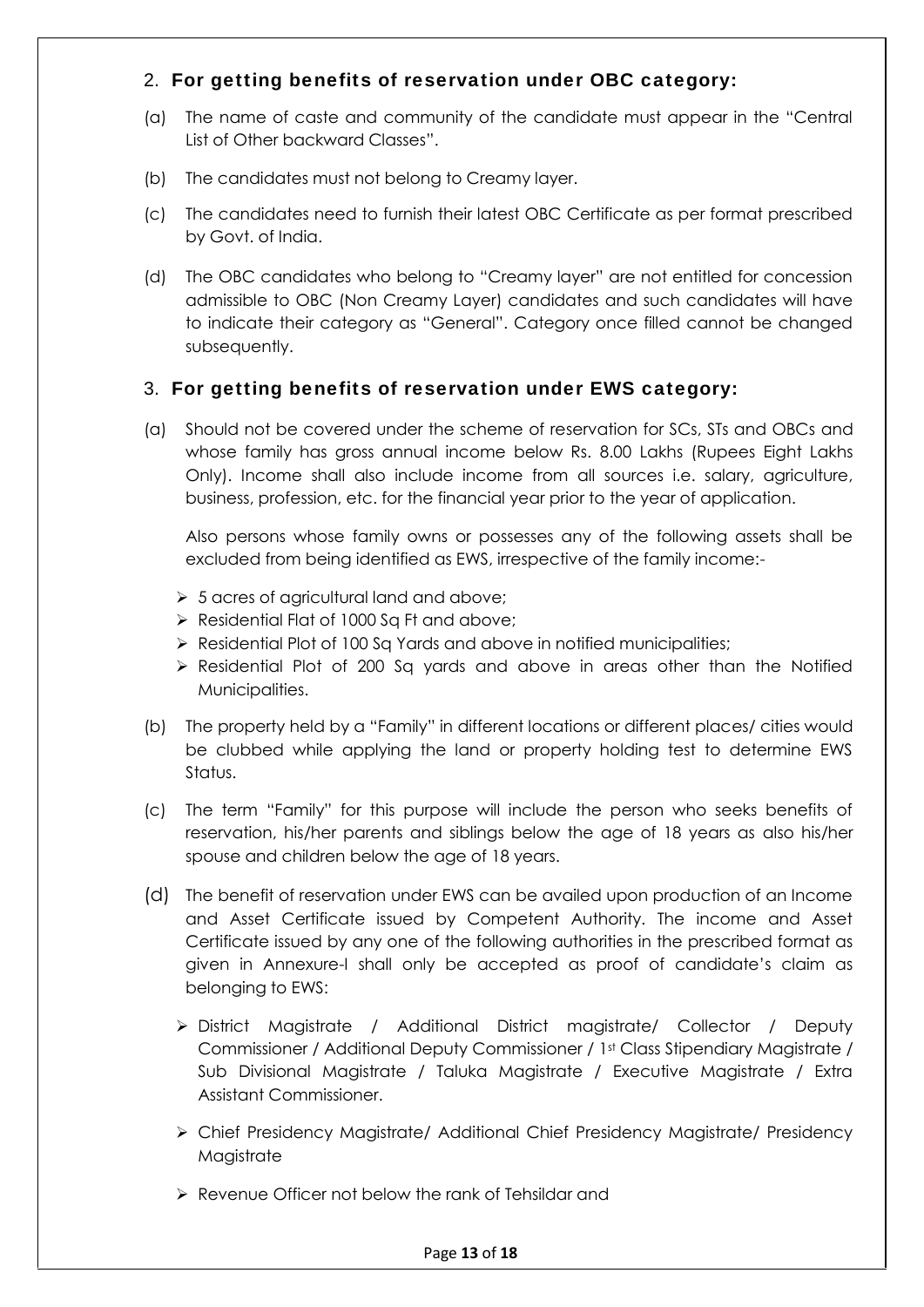- $\triangleright$  Sub-Divisional Officer of the Area where the candidate and / or his family normally resides.
- (e) The crucial date for submitting income and asset certificate by the candidate may be treated as the closing date for receipt of application for the post, except in cases where crucial date is fixed otherwise.

# **12. OTHER DETAILS:**

**REMUNERATION:** In addition to Basic Pay and DA (IDA pattern), the selected candidate will be eligible for subsidized accommodation, if available, or HRA in lieu thereof, Perks & Allowances (as admissible under 'Cafeteria Approach'), Performance Related Pay (PRP) and various other benefits like medical facilities for self and dependent family member, PF, Gratuity, Leave, GPA, MEGPS (Defined Contribution Pension Scheme) and PSMBS etc as per Company's rules.

**PLACE OF POSTING:** Candidates may be posted in any project / location / office of the Company as per the requirement. Only candidates willing to serve anywhere in India should apply. Posting of Medical professional shall normally be at Ranchi. However, posting of such professional can be in any office of the Company as per the requirement.

Other terms & conditions will be as applicable to Executive Employees in the Company.

**MEDICAL EXAMINATION:** Before appointment, the selected candidates will have to undergo Medical Examination. The joining of the selected candidate shall be subject to being found medically fit by the Medical Board of Company's Hospital (Ispat Hospital, Shyamali, Ranchi). The decision of the Medical Board of Company's Hospital will be final and binding.

# **13. HOW TO APPLY:**

- **I.** Candidates satisfying the conditions of eligibility criteria shall apply online through our website www.meconlimited.co.in  $\rightarrow$  Careers  $\rightarrow$  Career Opportunities  $\rightarrow$  Click here to **apply Online** from **20.02.2020 to 20.03.2020**. No other mode of submission of application is allowed.
- **II.** While applying online, candidate needs to upload the following documents:
	- a) Scanned copy of the recent passport size colour photograph *in jpg/jpeg format (*size not exceeding 40 KB).
	- b) Scanned copy of signature with Black ink pen *in jpg/jpeg format (*size not exceeding 40 KB)
	- c) Scanned copies of the documents *in pdf format* as follows:
		- 1. Self-attested copy of Matriculation / Secondary Board level certificate / Municipal birth certificate, in support of age.
		- 2. Final / provisional Certificate for Graduation and Post-Graduation, as applicable.
		- 3. Individual mark sheet of all semesters / years of relevant minimum educational qualification.
		- 4. Work Experience Certificate / other documents as mentioned at Para Sl.No.6.B.2 & 6.B.3 in support of experience claimed.

#### Page **14** of **18**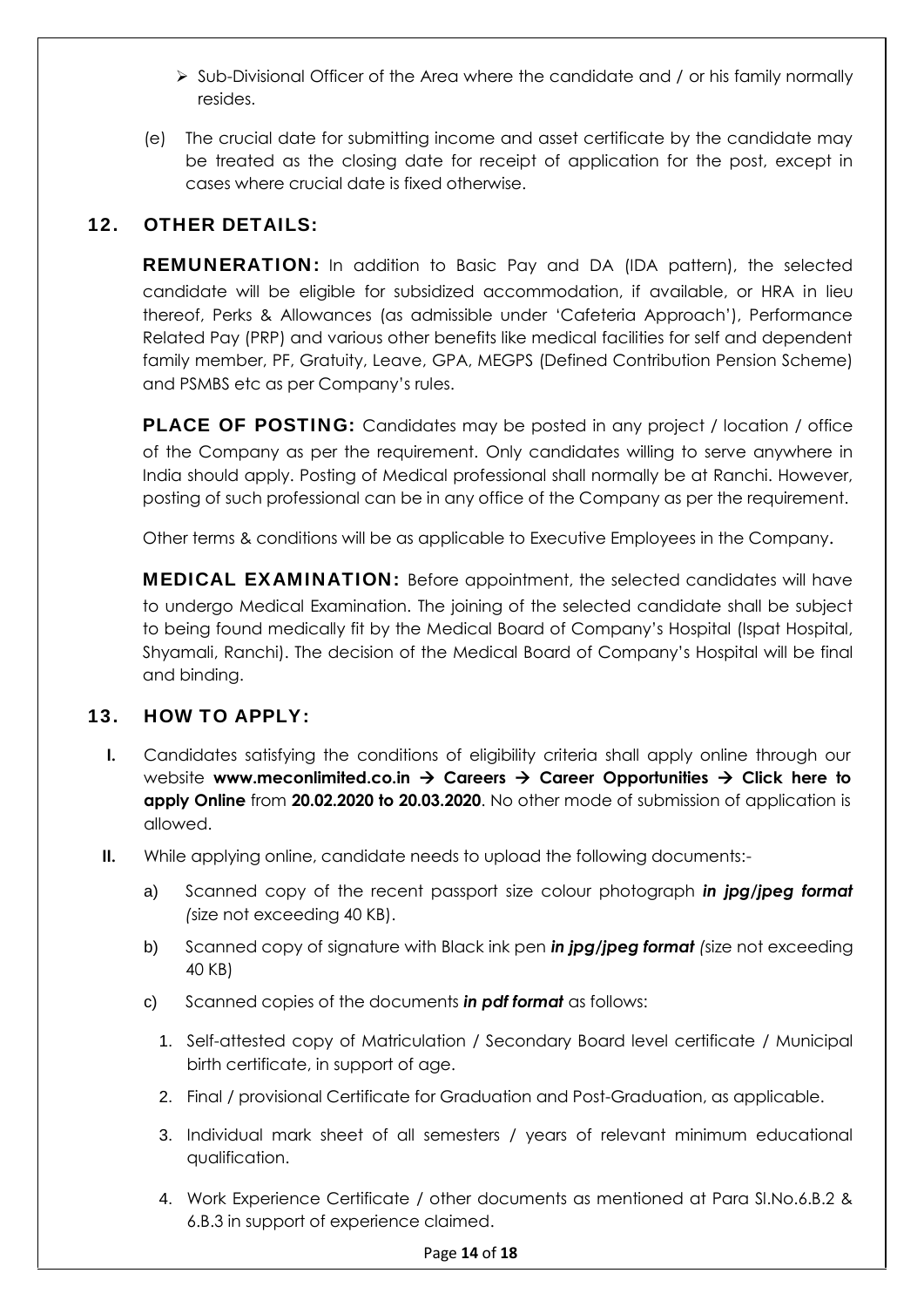- 5. Candidates belonging to **OBC (Non-Creamy Layer)**, **SC / ST** will have to upload self attested copy of valid caste certificate. OBC (Non-Creamy Layer) certificate should be as per the format prescribed by Government of India and it must be issued on or after 1st July 2019.
- 6. For **PwD category**, certificate in the prescribed format of Govt. of India duly issued by the competent authority, has to be uploaded.
- 7. Candidates belonging to Economically Weaker Sections **(EWS)** will have to upload self attested copy of valid Income & Asset certificate issued by the competent authority as per OM No.36039/1/2019-Estt (Res) dated 31.01.19 of DoPT, Ministry of PPG&P, Govt. of India.
- 8. Discharge / Service Certificate in case of Ex-Servicemen.
- 9. Certificate issued in the prescribed format by the competent authority in respect of J&K domicile.
- 10. Meritorious Sportspersons certificate (if applicable).

#### **NOTE :**

- While uploading the scanned documents online, the candidates are required to ensure that the scanned documents are legible else the application may get rejected.
- The prescribed format of SC/ST/OBC-Non creamy layer/PWD/EWS/Ex-servicemen/ Sportspersons Certificates are available at **www.meconlimited.co.in Careers Career Opportunities** *(may be downloaded).*
- **III.** Candidate can submit online application for one post only. If more than one application is received from a candidate, most recent (current) application will be considered as final subject to payment of application fee for such application.

## **14. GENERAL INFORMATION AND INSTRUCTIONS:**

- i. Only Indian Nationals are eligible to apply.
- ii. The Candidates employed in Central / State Government/Public Sector Enterprises/Autonomous bodies shall either forward their application **through Proper Channel** or must produce **No Objection Certificate (NOC)** from their present employer at the time of interview. In case, the application of candidate is not forwarded through proper channel or the candidate fails to produce NOC from his/her present employer at the time of interview, the candidate will neither be interviewed nor be paid any TA. For forwarding the application through Proper Channel, the candidate needs to apply online, complete the application process and forward the hard copy of the online application to **MECON Limited through their present employer**. The application may be forwarded to **"Deputy Manager (Personnel), Recruitment Section, Personnel Department, MECON Limited, Doranda, Ranchi, Jharkhand - 834002".**
- iii. The Candidate shall produce all original certificates / documents before interview failing which they will neither be interviewed nor be paid any TA.
- iv. All qualifications should be recognized by AICTE / UGC / MCI / appropriate Indian Statutory Authorities.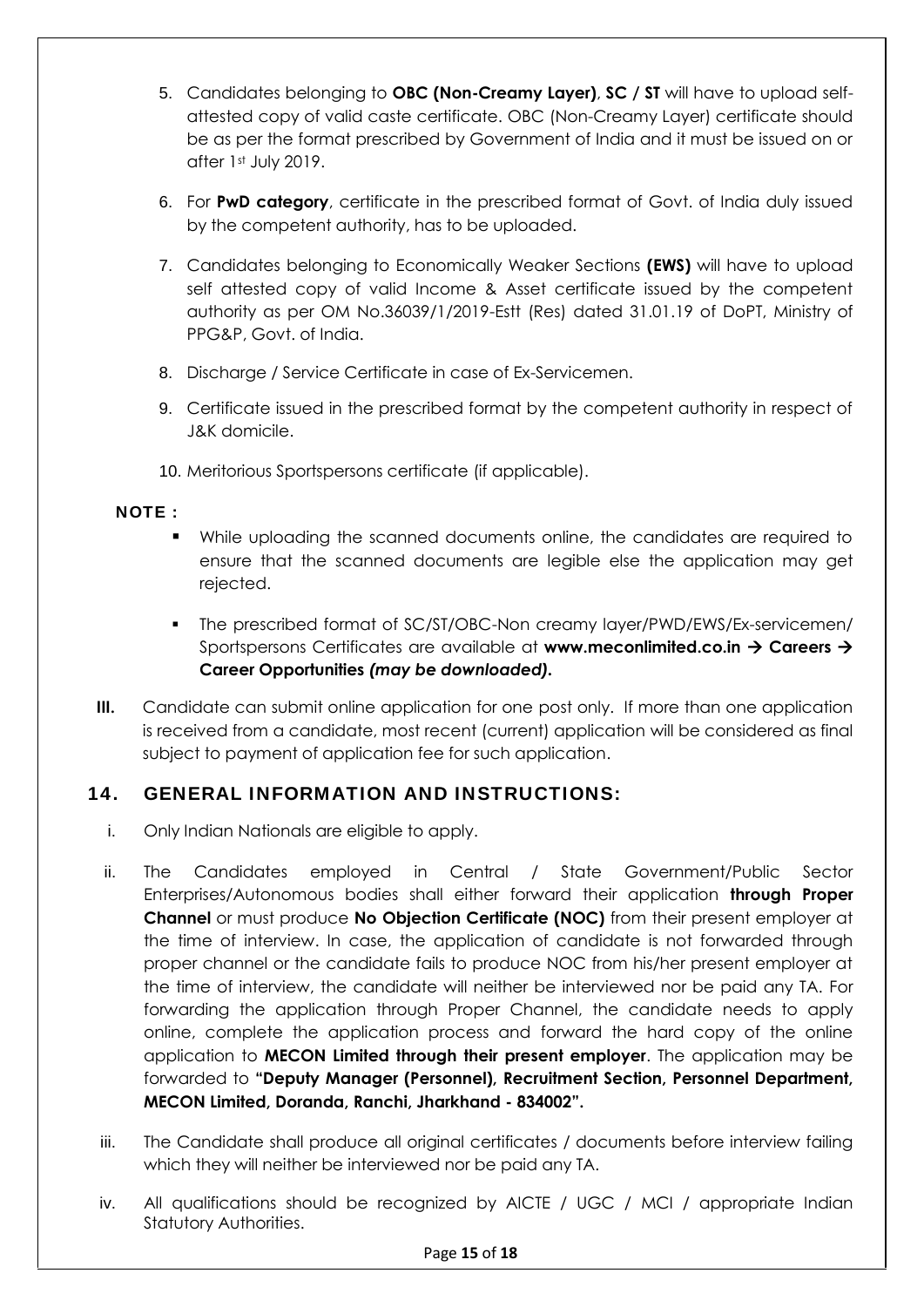- *v.* The candidates are required to upload copy of Final Certificate for Graduation and Post- Graduation, as applicable. In case the candidate has not got final Degree / PG Degree certificate then the provisional Degree / PG Degree certificate needs to be uploaded. *Non-submission of Degree / PG Degree certificate may lead to rejection of candidature.*
- vi. The candidates are required to upload copies of Individual mark sheet of all semesters / years of relevant minimum educational qualification. Only last semester/year mark sheet with details of all previous semester / year marks *shall not be considered and will lead to rejection of the candidature*. Consolidated mark sheet showing details of all semesters / years marks and all subjects studied can be submitted in case the University is not issuing individual mark sheets for each semester / year.
- vii. Company takes no responsibility to collect any certificate/ remittance sent separately. Candidates are advised, in their own interest, to ensure that all the required certificates/ testimonials are uploaded.
- viii. Each document to be uploaded while applying online should be duly Self Attested.
- ix. In case the candidate applies for a post reserved for OBC (NCL) category and does not submit valid OBC (NCL) certificate in the prescribed format at the time of Document Scrutiny, their candidature will not be considered.
- x. Furnishing of wrong / false information will lead to disqualification and MECON will not be responsible for any of the consequences of furnishing such wrong / false information. If at any stage during the recruitment and selection process or joining, it is found that candidate has furnished wrong / false information or is found ineligible with respect to any of the eligibility parameters, his / her candidature will be rejected forthwith.
- xi. Before applying, **candidates are advised to go through the requirements of essential qualification, requisite experience, age etc. and satisfy themselves that they are eligible for the post.** When scrutiny is undertaken, if any claim made in the application is not found substantiated, the candidature will be cancelled and **decision of MECON shall be final.**
- xii. No modifications are allowed after candidate submits the online application form. If any discrepancies are found in the data filled by the candidate online and that of the original testimonies, the candidature of such candidates is liable to be rejected. Hence, utmost care should be taken to furnish correct details before submitting the online application.
- xiii. The outstation candidates appearing for interview will be reimbursed Travelling Allowance (TA) to & fro Rail Fare by the shortest route from the mailing address, as mentioned in the application, to Ranchi, as mentioned above under Sl.No.8.
- xiv. Outstation candidates called for interview will be required to submit the filled in Travelling Allowance (TA) form along with proof of travel i.e. tickets (for both onward & Inward journey), bank account no. of candidate and IFSC Code No. of Bank Branch is to be submitted for payment of TA. Candidates having **"Wait Listed"** tickets for Rail journey shall be paid TA limited to sleeper class only. In the event of non submission of proof for return journey, TA for return journey shall be limited to sleeper class only.
- xv. If any certificate etc. is issued in a language other than Hindi / English, candidates are advised to submit a certified translation of the same in either Hindi or English language.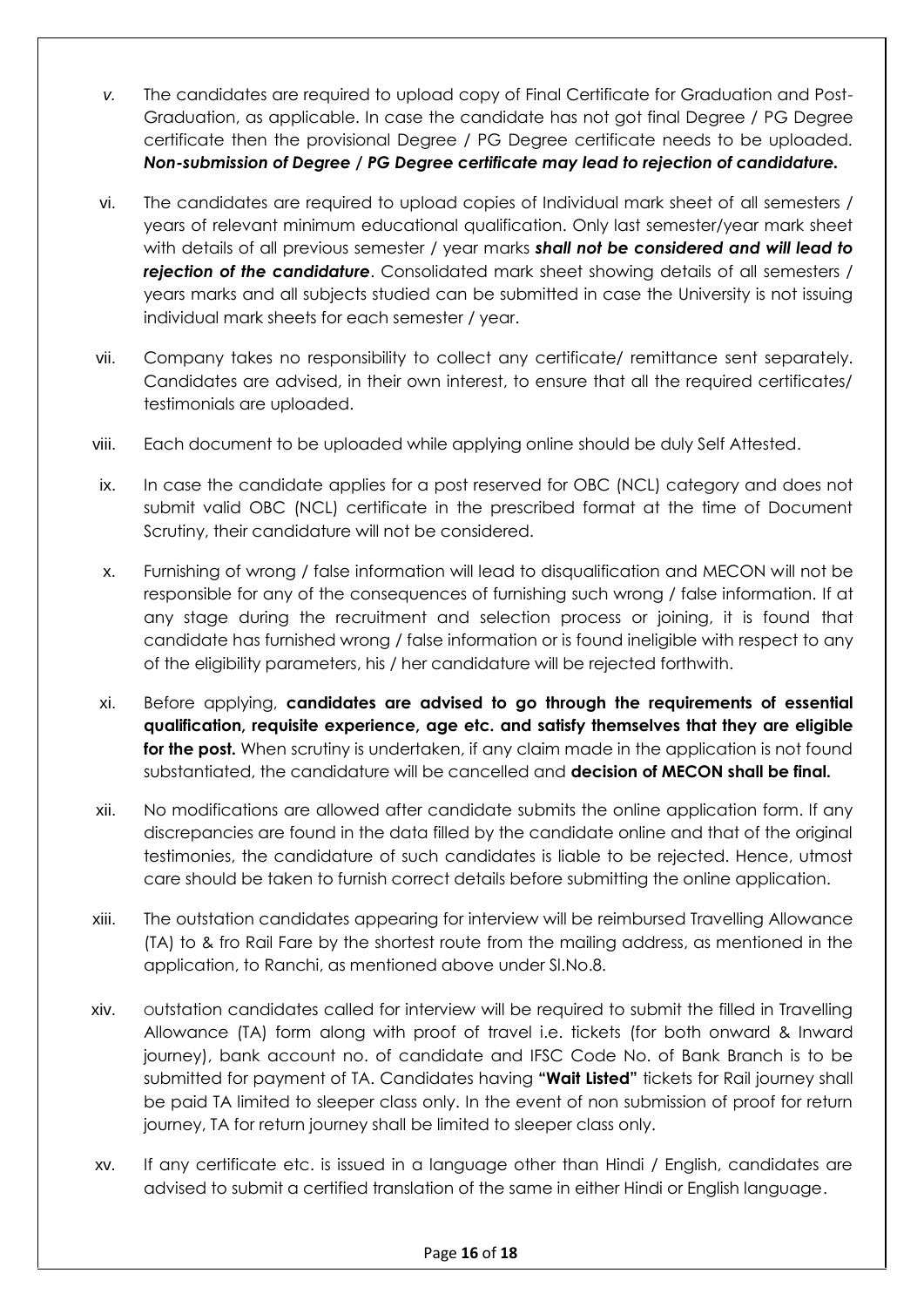- xvi. The candidates must have an active E-mail ID & Mobile number which must remain valid for at least next one year. All future communications with the candidates will take place only through E-mail. Candidates have to ensure accuracy of their E-mail ID & Mobile number. No change in E-mail ID & Mobile number as declared in the online application will be allowed.
- xvii. MECON reserves the right to raise the minimum eligibility standards and reserves the right to fill or not to fill or partially fill any of the above vacancy without assigning any reasons whatsoever.
- xviii. MECON also reserves the right to cancel / restrict / modify / alter the recruitment process, if required, without issuing any further notice or assigning any reason thereof.
- xix. Any modifications / amendments / corrigendum in the advertisement will be given on MECON's website **www.meconlimited.co.in** only. Hence, candidates are requested to regularly check the website for updates.
- xx. Candidates are also advised not to respond to unscrupulous advertisements appearing in any newspaper. For authenticity of any advertisement the candidate may check on MECON's website **www.meconlimited.co.in** only.
- xxi. All correspondences / announcements with respect to above recruitment process shall be done through E-mail / Notices on MECON website **www.meconlimited.co.in** only. Important information regarding recruitment will be available on MECON's website only and as such, candidates are advised to visit the same frequently. Responsibility of receiving, downloading and printing of the Interview Letters, information / communication etc. will be of the candidate. Company will not be responsible for any loss of E-mail sent, due to invalid / wrong Email ID provided by the candidate in online application or due to any other reason. Candidates are advised to retain the same E-mail ID and Mobile number active for at least 1year.

Queries, if any, candidates may write to E-mail ID: **recruitment2020@meconlimited.co.in** only or Contact **No.0651-2483571/2483043** and for IT related queries, candidates may reach our IT Cell at **itranchi@meconlimited.co.in** or Contact No. **0651-2483414** between 10 AM to 05 PM on working days i.e. Monday to Friday (From 20.02.2020 to 20.03.2020).

- ix. Mere submission of application and fulfilling the eligibility criteria gives no right for employment. The Company reserves the right to alter any of the advertised condition depending upon the circumstances.
- x. Applications that are incomplete, not in prescribed format, not legible, without the required certificates and without requisite fee, shall be summarily rejected without assigning any reasons and no correspondence in this regard shall be entertained.
- xi. No hard copies of documents are required to be sent. However, hard copy of online application is required to be submitted at the time of interview, if called for.
- xii. The candidates not short listed for interview / not selected shall not be communicated regarding the status of their candidature. No correspondence will be entertained about the outcome of the application, at any stage.
- xiii. Canvassing by a candidate in any form shall disqualify his / her candidature.